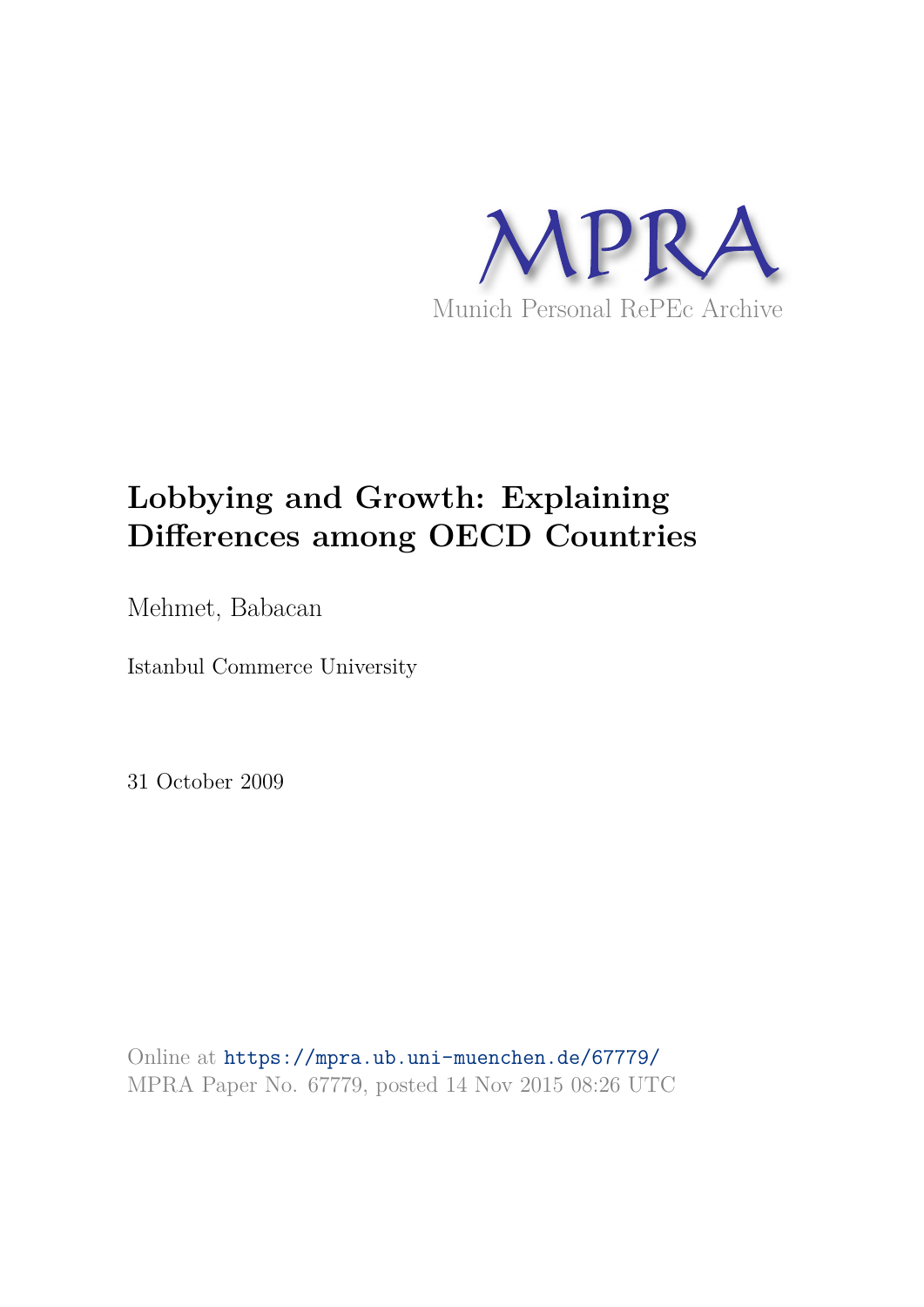

**Loyola University Chicago Loyola eCommons**

Topics in Middle Eastern and North African Economies Quinlan School of Business

9-1-2010

# Lobbying and Growth: Explaining Differences among OECD Countries

Mehmet Babacan *Marmara University and Istanbul Commerce University*

Recommended Citation

Topics in Middle Eastern and North African Economies, electronic journal, Volume 12, Middle East Economic Association and Loyola University Chicago, September, 2010, http://www.luc.edu/orgs/meea/

This Article is brought to you for free and open access by the Quinlan School of Business at Loyola eCommons. It has been accepted for inclusion in Topics in Middle Eastern and North African Economies by an authorized administrator of Loyola eCommons. For more information, please contact ecommons@luc.edu. © 2010 the authors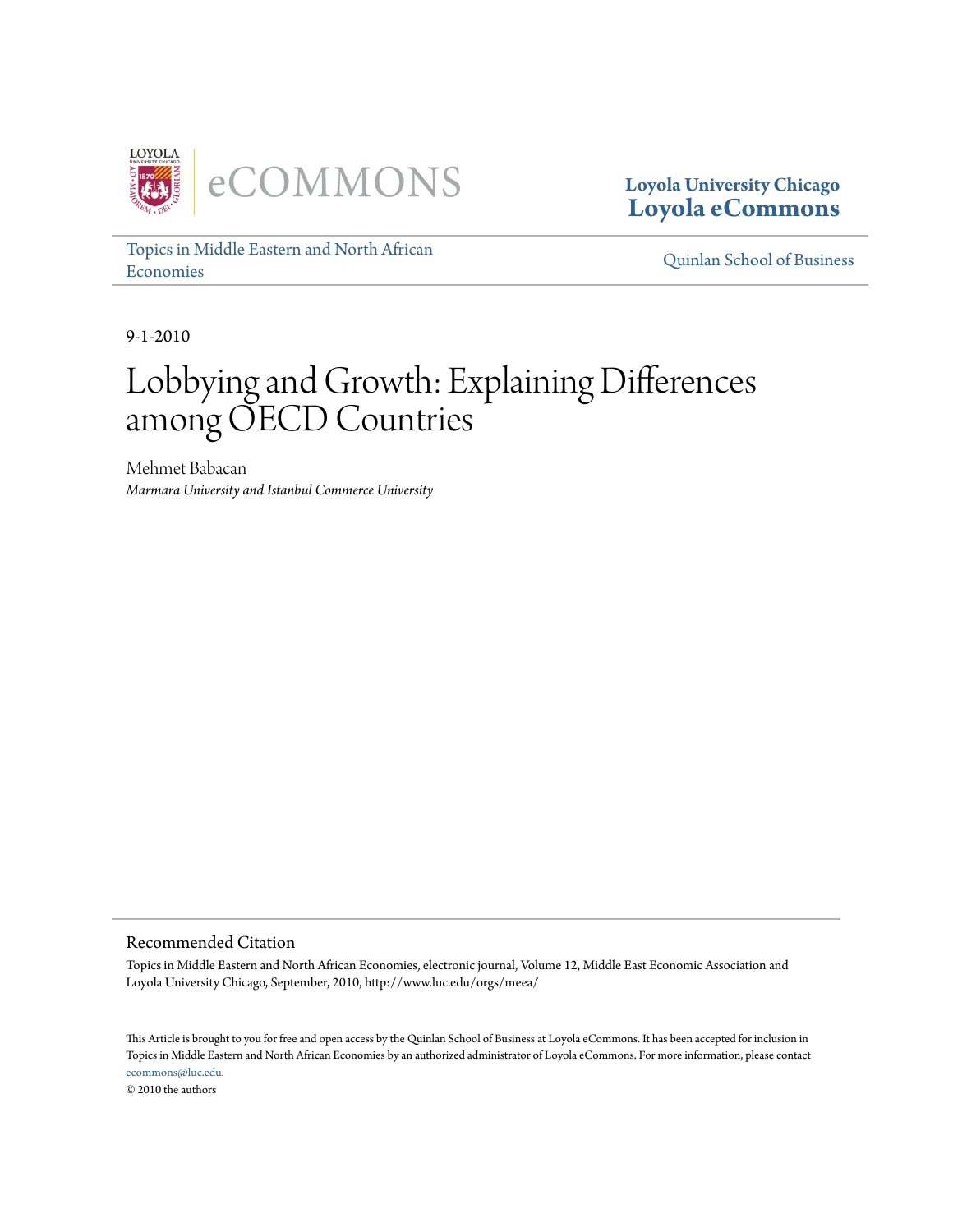# **Lobbying and Growth: Explaining Differences among OECD Countries**[♦](#page-2-0)

#### *Mehmet Babacan*[∗](#page-2-1)

#### *Abstract*

 $\overline{a}$ 

The paper is an attempt to observe the effects of the development of rent-seeking or lobbying groups on the growth pace of a number of countries. The relationship between the policy suggestions of competing interest groups, and economic policies implemented both at micro and macro level after the 1980s revealed the importance of lobbying effect on policies fostering or inhibiting most of the developing countries' longrun growth levels. In addition to the vast literature on the positive theory of regulation and the theories of competition among the pressure groups, the current study is to provide some examples of the literature on lobbying and its effects on growth. Taking from Mancur Olson's inspiring book, *The Rise and Decline of Nations*, this paper reviews the following literature and discussions with special emphasis on Gary Becker and Kevin M. Murphy's works while adding an empirical component whether it is a panel or cross-country data analysis. Availability of the relevant data is a major concern due to the inconsistencies in measuring the size and effect of lobbying for each country. A set of countries including only the OECD members will constitute the subject of the empirical investigation. The dataset on the special interest groups is provided from K.G. Saur's *World Guide to Trade Associations* as do the previous studies. For the purpose of the further research, some derivations and proposals would be provided to solve the puzzle. The study has the intuition that the development of lobbying powers is closely related to other political factors effective on growth rates such as democracy, civil society. Overall, the paper is to investigate the role of lobbying on growth rates on a multi-country level while implying the effects to change relatively in accordance with country specific effects. Thus the conclusion will state that depending on the country specific patterns, each OECD member exhibits slightly different effects of the relative size –by proxies- and number of business interest groups on growth due to the country specific effects. This work specifically focuses on Turkey which is shown to have negligible effect on the overall club members in terms of special interest groups on growth.

*Keywords:* Economic Policy, Growth, Development, Lobbying, Interest-group, Rent-seeking, Government Regulation

*JEL Classification:* F13, F43, L51, O25, O39

<span id="page-2-0"></span><sup>♦</sup> The author is heavily indebted to Prof. Suut Dogruel and Prof. Fatma Dogruel of Marmara University for their invaluable guidance. For the data available regarding the *Guide*, author is grateful for the crucial support of Prof. Jac Heckelman of Wake Forest University.

<span id="page-2-1"></span><sup>∗</sup> PhD Candidate, Department of Economics, Marmara University; graduate research assistant, Istanbul Commerce University: mbabacan@iticu.edu.tr or mbabacan@alumni.clemson.edu.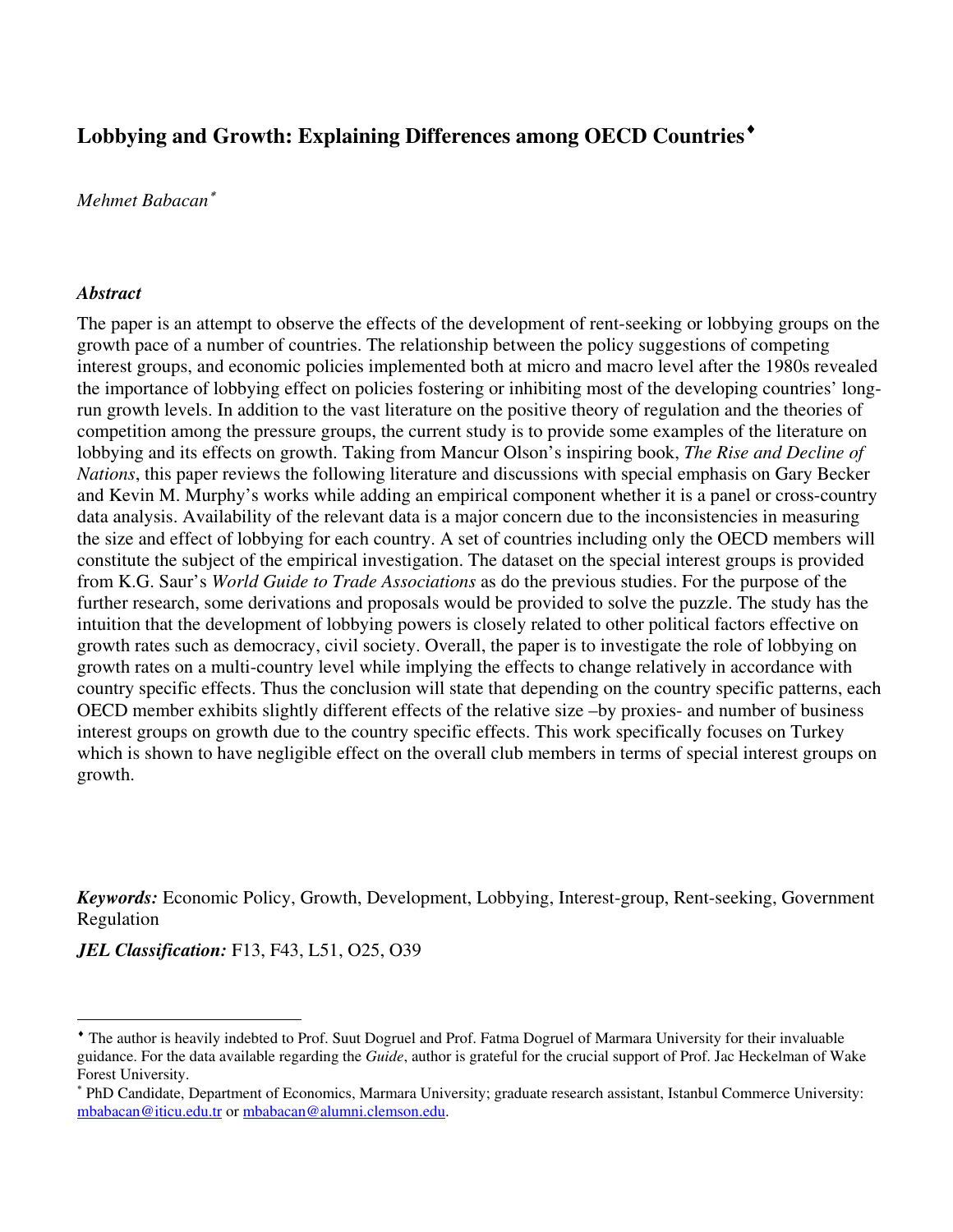# **I. Introduction**

Theory of special interest groups and clubs is in essence the subject of multiple sub-disciplines under the economic theory. Under the industrial organization literature for instance, there is a wide consensus on the positive externalities of lower costs of forming special interest groups that serve their members' interests at best. The political economy of clubs has also been a subject of dispute on the grounds of their welfare effects and class mobilization. The vast literature on explaining growth dynamics on the other hand still promises different aspects of explaining differences among countries, whether based on political or economic structures. The main question and discussions in the growth literature has long been on the dynamics and the mechanism through which different economic and social structures affect it. Emergence of political, economic or other social action groups deserves a multi-dimensional approach for analysis since it has micro and macro foundations at the same time. This preliminary study aims to bring up new arguments on the differences among countries' experiences in terms of the special interest groups. The current study however due to its limitations will take two basic aspects of the 'special interest groups' or the 'collective action groups' as the pioneering economist Mancur Olson (1965, 1982) states: the formation and the logic of operation of such groups and their indispensible relationship with the countries' long-term economic performance. As Olson (1982) states, the theories of social classes and rigidities effective on relative growth are debatable and the empirical facts vary over time and country whether they are in line with the theories or not. Possibility of multi-causal cases is yet another concern regarding the relationship between growth and interest groups. Last not the least, problem of testing is important as multi-casual diversity may imply the same empirical result while having different reasoning and interpretations.

Theory of 'collective actions' as Olson (1965) puts it or the 'clubs' as Buchanan (1965) refers, have two basic dimensions to be reviewed and analyzed in this work: the formation and determinants of special interest groups or lobbying powers and their relationship with the growth performance under a multi-country and time variant scheme. Taking from the long-debated arguments that Olson (1965 and 1982) put forward, along with that of Buchanan's (1965) regarding the theory of interest groups, the paper will provide a short intuition on the factors leading to formation of successful interest groups and the distinction on pure private and public goods. After the brief theoretic introduction of different arguments and counter-perspectives, second section will reflect insights on the empirical evidences in the literature, factual or counter-factual to Olson's (1982) arguments on the relationship between relative growth performances of different countries in different time spans. The literature however provides contrary examples of empirical evidence depending on the sample set and the existence of time sensitive data analysis. Therefore, it is evident that Olson's (1982) arguments on the negative effects of special pressure groups on growth rates could be refuted in specific cases.

This study aims at indicating different empirical results stem from different social and political structures along with the strength of pressure groups in a country within a relevant time span in the third section. The most evident empirical differences are observed among the OECD countries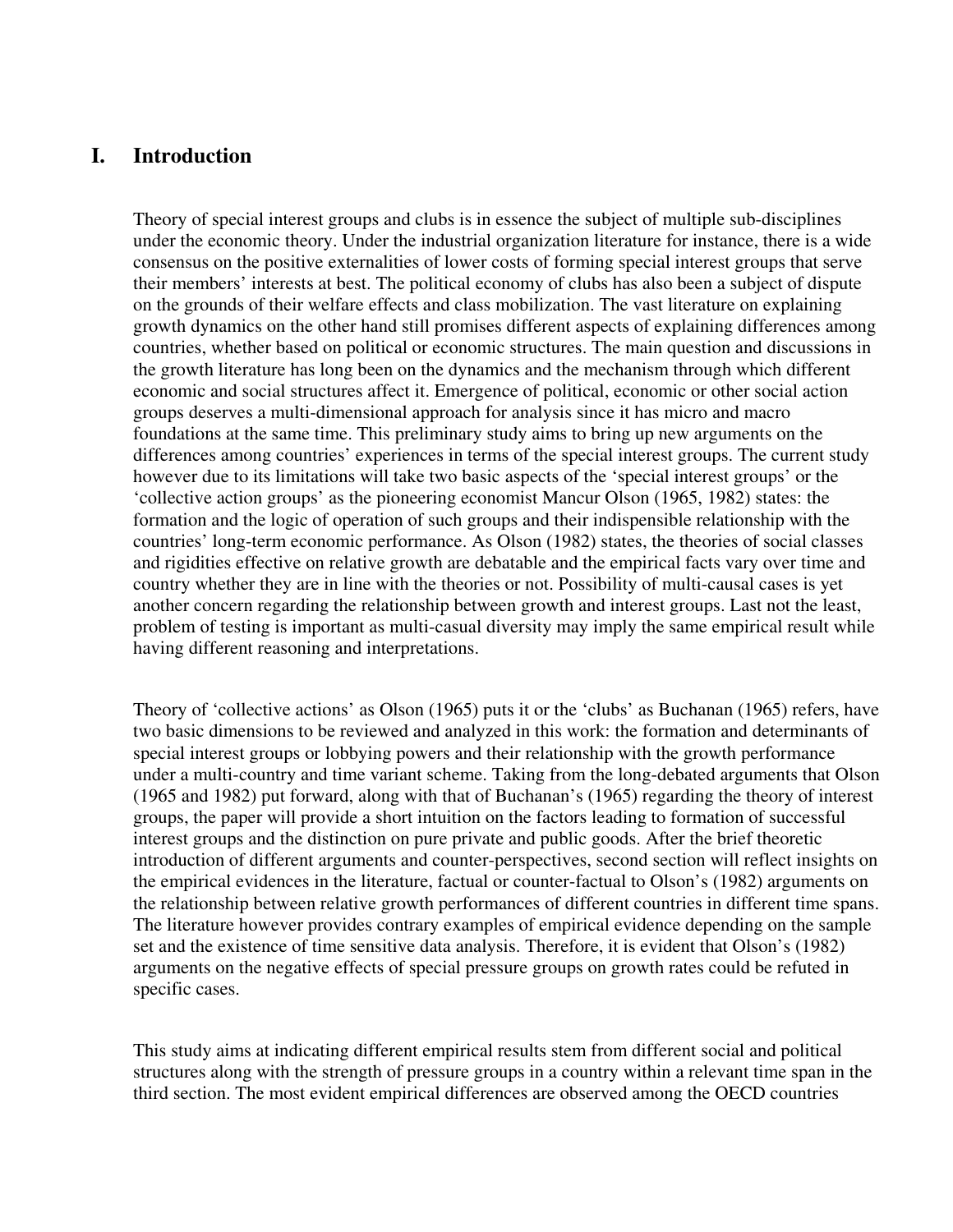which include a diversified set of countries such as the Nordic, former Soviet and developing nations like Mexico and Turkey. The empirical section for now only includes a set of data on social and economic indicators along with the number of special interest groups which enable the data analysis and some correlation matrices. Nevertheless, it is an intuitive section that could yield further insight for data analysis in order to track the path for understanding the dynamics of interest groups. Third section will also address the question of possibility of multi-casual relationship along with the issues related to panel data analysis such as endogeneity. Last and the concluding section will imply at least at the descriptive level that the effects of special pressure or interest groups would differ on growth rates depending on the country and time specific effects along with the relevant dummy variables such as the economic freedom and political stability and quality indicators.

# **II. Literature Review: Formation of Interest Groups and Effects on Growth**

In an effort to understand the formation process and the structure of interest groups, Olson's pioneering work; *The Logic of Collective Action* (1965) should be counted with Buchanan's leading paper on the *Economic theory of Clubs* (1965) in order to provide some insight at structural level. In his dissertation thesis, Olson (1965) makes use of the basic postulates for individual action that presumes self-interest maximizing behavior while answering the question of interest group structures in a society. Accordingly, a successful and prolonged interest group should be smaller in size yielding positive gaining for its members that is the group actions to create an average level of benefits exceeding the costs. The problem of 'free-riding' however may emerge under the condition that there is no *selective incentive*. The larger the group size, the more the number of 'free-riders', implies the theory. This is mostly due to the misalignment of interests among the group members and the very trivial share of average benefit to the members in a very large group. Therefore, Olson (1982) argues that smaller the group size, effective and successful is the lobbying activity. The same is argued within the theory of clubs, by Buchanan (1965), who puts forward the conclusion that given the set of adjustable property rights, the optimal group size tends to be smaller when the average real income increases. Such a mechanism however would only work if the goods provided by the group (i.e. privileges) are considered as exclusive in order to avoid the 'free-rider' problem seen very common in public good provision. *Selective incentives*, as Olson (1982) puts it are not always positive but sometimes occur at negative margins such as being excluded from the 'club'. Therefore, overall are five basic conditions for the formation and success of an interest group, according to Olson's (1982) theory:

- i) Positive gains from lobbying
- ii) Existence of selective incentives
- iii) Exclusive goods (i.e. perfect market information on the specific good) that create negative and/or positive externalities
- iv) Homogeneity of the group members/ alignment of interests
- v) Existence of property rights regime or low cost of bargaining for collective action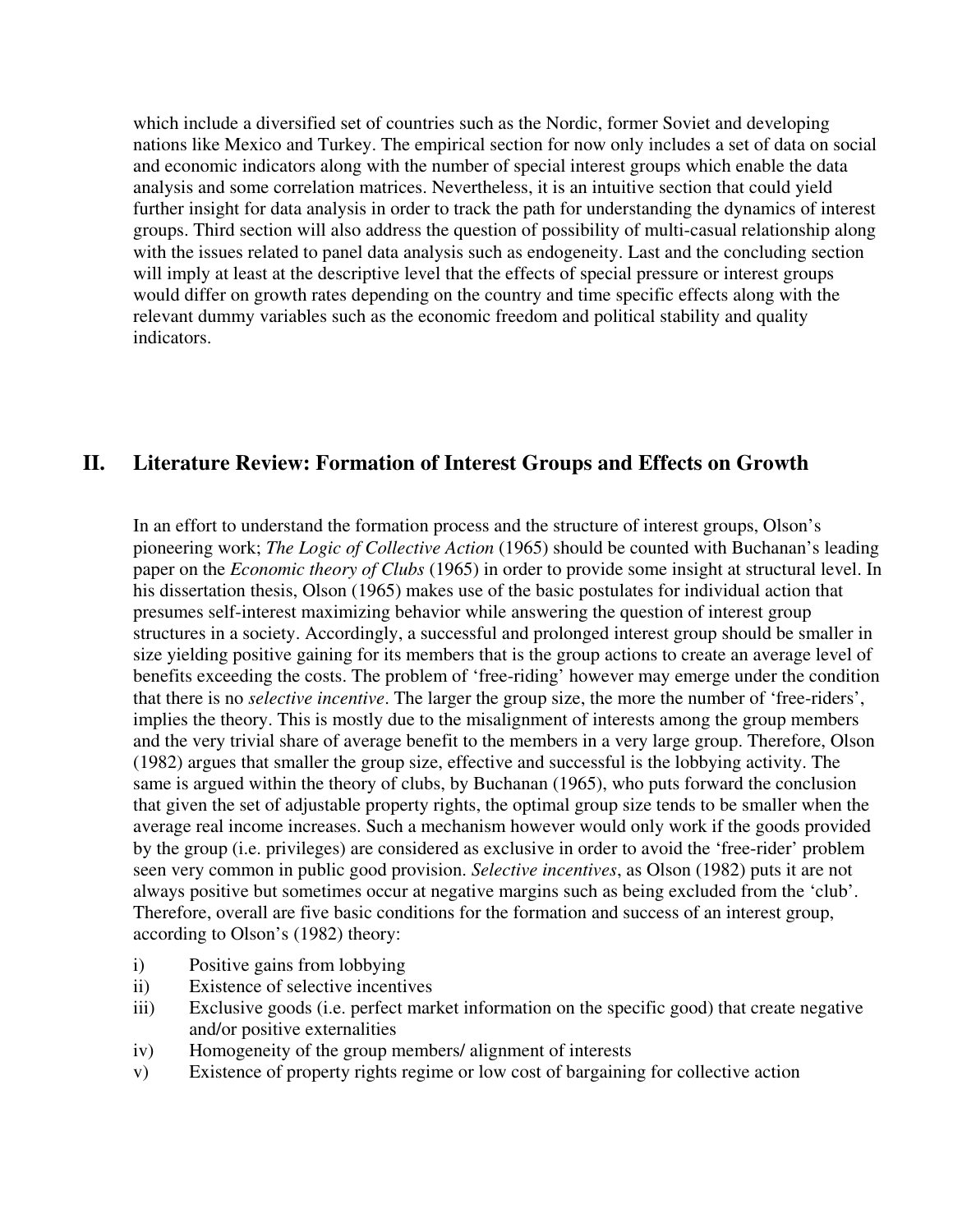Olson's (1965, 1982); Buchanan's (1965); Peltzman (1976) and Becker's (1983) arguments all point the theoretical fact that the smaller the size of and the bigger is the net benefit to the pressure group, the more incentive that the individual has in joining and contributing the group. The following set of equations –adapted from Olson (1982) - is to explain the mechanism:

 $\mathcal{C} = f(\mathcal{T})$  where *(C)* is the cost of collective action as a function of the level *(T)* at which the good is provided

 $\bar{v}_g = TS_g$  where  $\bar{v}_g$  represents the value of the good to the group; while  $S_g$  is the 'size' therefore number of the members of the group

 $V_{i}$  value of the good to individual i while  $V_{i} = V_{i} / V_{g}$  is the fraction

 $A_{\bar{i}} = V_{\bar{i}} - C$  where  $A_{\bar{i}}$  is the net benefit to the individual that depends on the level of individual expenditure

$$
^{dA_i}I_dT = {^{dV_i}}/_{dT} - {^{dC}I_{dT}}
$$

Under the maximization assumptions, first-order conditions should yield the following:

 $\frac{dA_i}{dT} = \mathbf{0}$  since  $V_i = F_i S_g T$  while  $F_i$  and  $S_g$  are constants. Replacing  $V_i$  into the preceding equation yields the following:

. Therefore, the smaller the individual share,  $\mathbf{F}_{\bar{x}}$  is, the less the individual is eager to take part in the group as the average benefit gets smaller while the group size increases.

Following the above logical line, Olson (1982) argues that there will be no countries that attain symmetrical organization of all groups with a common interest and thereby attain optimal outcomes through comprehensive bargaining. Relatively more stable countries will tend to create more organizations for collective action over time while members of 'small' groups have incredibly higher organizational power, lowering the costs while that power is to diminish over time. And last not the least, he argues that emergence and persistence of such interest groups overall reduces efficiency and aggregate income in the society since they are divisive in nature. Two basic points that both Tullock (1983) and North (1983) pay attention are: testing and refutability of Olson's theoretical and semi-empirical conclusions in a wider range of countries; and the position of the 'statecraft' as the main interest group.

Empirical evidence from the literature however exhibits significant variation as Coates et al. (2007) derive the conclusion that the multi-year and cross-country empirical tests of Olson's (1982) arguments support that the interest group activity exerts a sclerotic effect on growth, capital accumulation, and technological advance. The results however should only be interpreted as partial success as Heckelman (2000) refers to Murrell's (1984) counter-factual results. The most striking feature of Coates et al. (2007a and 2007b) and Heckelman (2000) is the use of number of special interest groups to proxy with how effective is the organization of such pressure groups in a society. Their distinctive analysis however covers the non-OECD countries contrary to other works which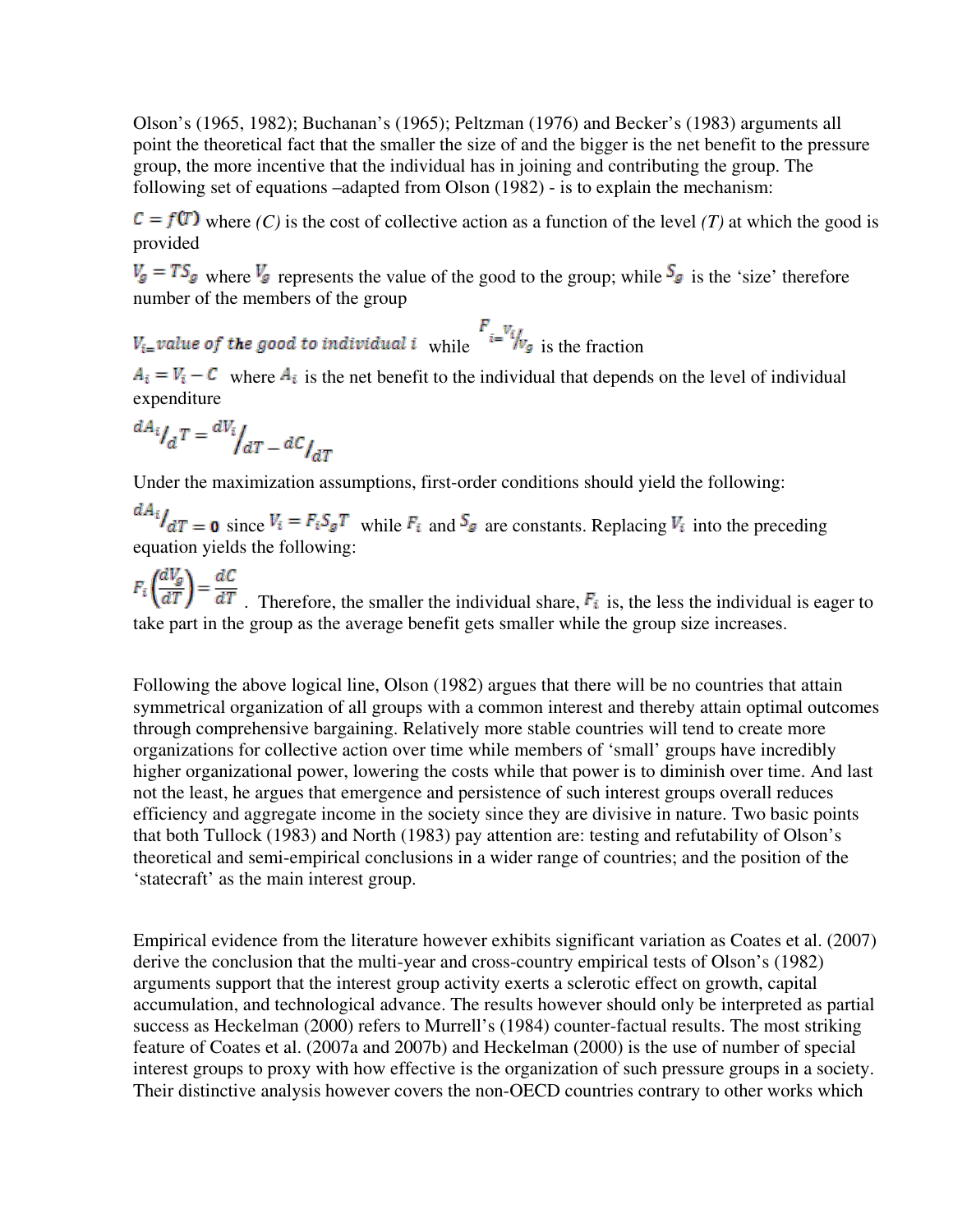take the data-rich OECD countries as empirical samples. Coates et al. (2007a) focus on the determinants of interest group formation as they analyze a set of 140 countries with some 618 observations in order to provide a more robust analysis and reconcile conflicting previous works' results. Six hypotheses are tested with a broader sample: stability, development, political system, nation size, government size, diversity while different panel data and cross-country setup tests are utilized (1973 and 1999): natural log of number of groups function as the dependent variable along with the other independent determinants. Their findings support Olson's hypothesis that stability fosters group formation; political system, nation size and societal diversity positively related to the number of groups. Coates et al. (2007b) however directly focus on testing the relative effects of interest-group activity on the GDP growth (in annual real terms); capital stock growth and productivity growth, two channels of impact on the growth performance. A total of 86 countries with 169 number of observations under a panel and two cross-country settings constitute the data set for empirical part in their analysis. In order to avoid possible endogeneity problem, Coates et al. make use of initial values of potentially endogenous explanatory variables as instruments, along with latitude, a dummy variable for OECD membership, and a dummy variable for majority Muslim population. They find that interest groups variable has clearly a negative sign while simple correlation between interest groups and growth is positive although it takes a negative sign when initial GDP, schooling, volatility and population are included. The instrumental variable (IV) regressions clearly exert a more significant and negative impact of the interest groups on growth, compared to that of simple OLS regressions. In their sensitivity analysis, Coates et al. consider the possible differences among the developed and developing nations and conclude that there is not a significant difference regarding the effects of interest groups on GDP and productivity growth.

Heckelman (2000) builds up his empirical work on the shoulders of the literature came after Olson's book while using a direct test methodology with relevant instruments, unlike the preceding works, by Murrell (1984) who finds that the length of stability has a strong impact on the formation of interest groups, for instance. As Heckelman (2000) puts forward, most of the studies have not shown a strong correlation between interest groups and growth while in his empirical analysis, the use of instruments increase the estimated impact of special interest groups on the economy. Heckelman (2000) includes 22 OECD member and 20 other countries as the sample data set for his analysis while instruments the strength of special interest groups by their numbers for each country. Using the growth data for the 42 relevant countries between 1970 and 1980 from the World Bank's (1994) list, Heckelman analyzes the effects of the special interest groups on the economic growth along with the uncorrelated error term, in is model. His instrument for the strength of the special interest groups is their number as in Murrell (1984). After running several bivariate regressions using IV (instrumental variable) method, Heckelman (2000) concludes that Olson's hypothesis is coherent given the soundness of the IV. In several other regressions run, where the initial level of GDP; ratio of the gross domestic investment to GDP; the ratio of government spending to GDP; total population and the ratio of the urban population to the total are included, Heckelman (2000) indicates that the high correlation between the strength of special interest groups and growth rates remain persistent. Even though, it is not so clear from inconsistent estimates of the lobbying power effect on growth rates, the relationship could be said to carry a non-zero coefficient at least.

Providing a business perspective on the issue, another work focusing on East Asian countries, Doner and Schneider (2000) find that the business associations contribute to the economic growth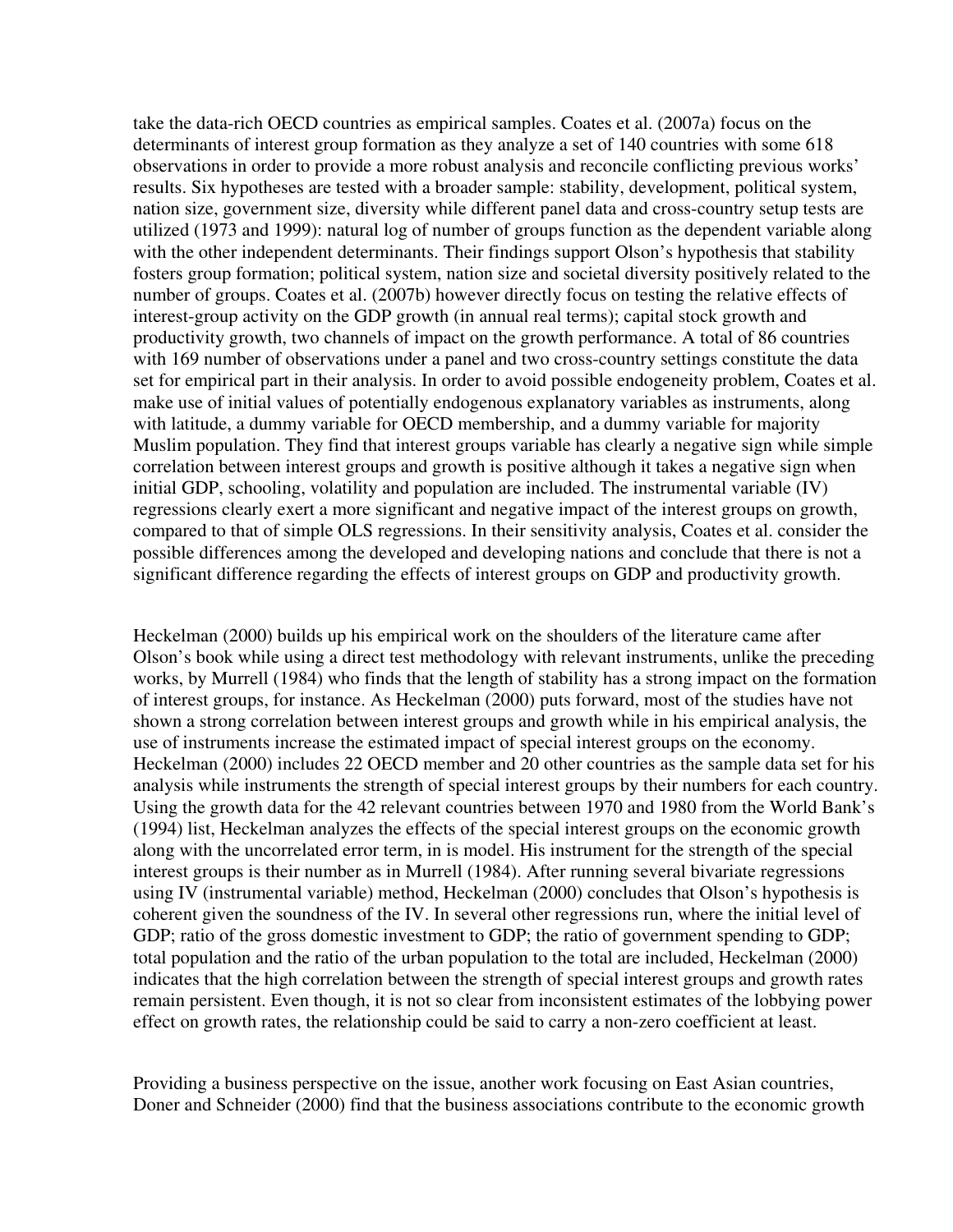in several ways such as macroeconomic stabilization and reform; horizontal coordination (like quota allocation and capacity reduction); vertical coordination (upstream-downstream); lowering information costs; setting standards and quality upgrading. According to their study, business groups contribute to the economy mainly or under certain conditions solely by pursuing their own interests. Two broad categories of contribution are described as 'market-supporting' and 'market complementing' activities in the sense of interest groups' contribution. Doner and Schneider (2000) conclude that the well-functioning and contributing interest groups are the ones with higher member densities; that provide valuable resources to their members and have adequate internal mechanisms for mediating member interests.

Mork's (1993) argument on the impact of lobbyists however may be even positive compared to the non-lobbyist case. His basic intuition is that the growth rate would be higher in the case of lobbying compared to the situation where lobbying activities are strictly banned such as in the former-Soviet countries. In line with Olson's (1982) arguments, Mork (1993) notes that lobbying activities have bigger marginal effects at lower levels (i.e. # of the groups) and are subject to diminishing returns in time. Murphy et al. (1991) however provide a different perspective on how easy a rent-seeking society could develop interest groups and conclude that rent-seeking activity is subject to very natural increasing returns thus having more returns at higher levels and second is it could afflict innovative activity in the society and therefore hinder economic growth. Maitland (1985) on the other hand concludes that Olson's (1982) theory tested by the effects of business and labor groups is empirically true under relevant circumstances such as the higher correlation between the overall direction of the group and the members' incentives. A series of empirical papers is subject to a comparative analysis in the below table (following pages):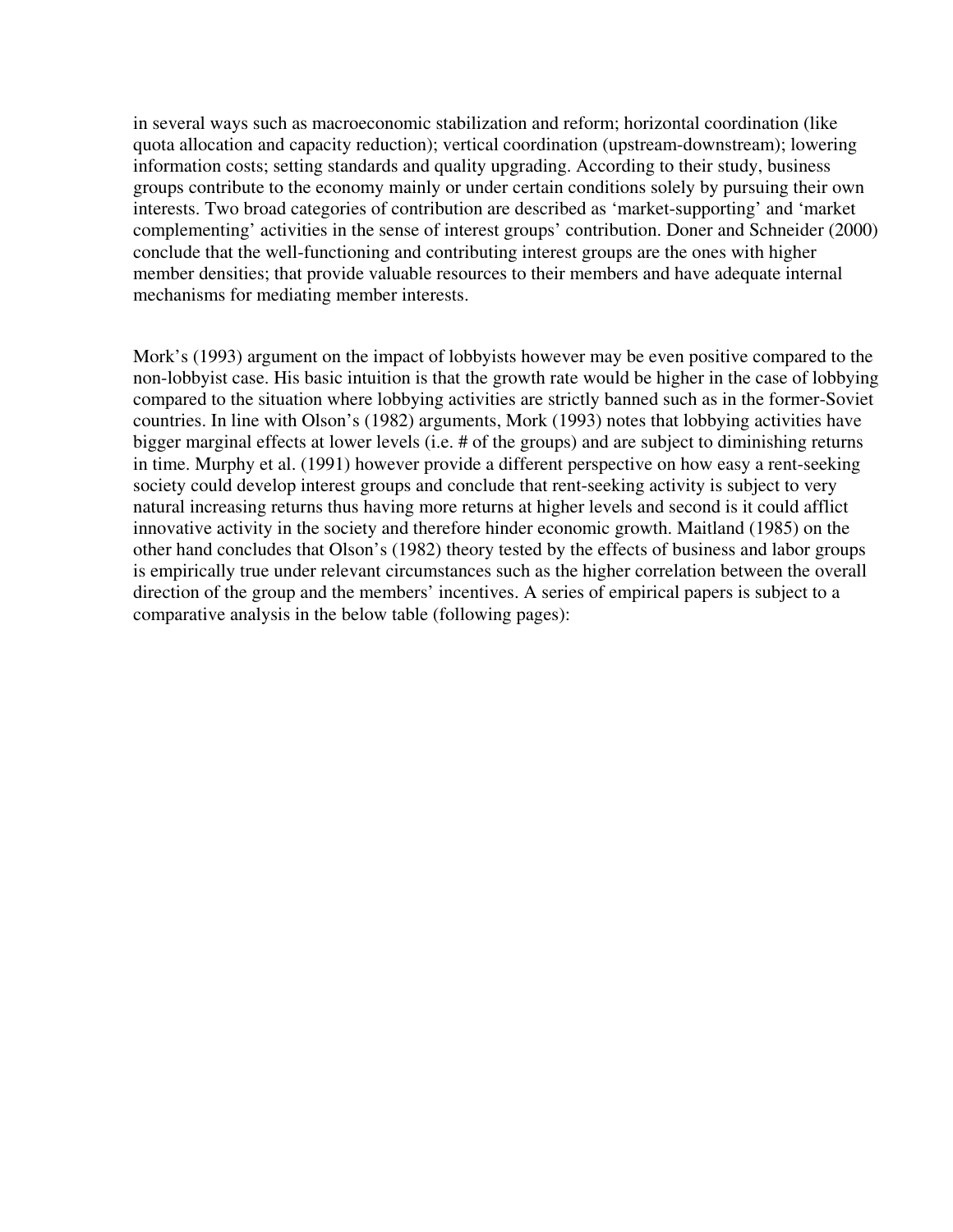| Theoretical and<br>Descriptive: Maitland<br>(1985)                                                                                                                                                | Theoretical and<br>Modeling: Mork<br>(1993)                                                                                                         | Theoretical and<br>Descriptive: Doner<br>and Schneider (2000)                                                                                                                     | Empirical:<br>Heckelman (2000)                                                                                                                                                     | Empirical: Coates et<br>al. (2007a)                                                                                                                                                  | Empirical: Coates et<br>al. (2007b)                                                                                                                                              |
|---------------------------------------------------------------------------------------------------------------------------------------------------------------------------------------------------|-----------------------------------------------------------------------------------------------------------------------------------------------------|-----------------------------------------------------------------------------------------------------------------------------------------------------------------------------------|------------------------------------------------------------------------------------------------------------------------------------------------------------------------------------|--------------------------------------------------------------------------------------------------------------------------------------------------------------------------------------|----------------------------------------------------------------------------------------------------------------------------------------------------------------------------------|
| $\triangleright$ "Encompassing"<br><b>Political Action</b><br><b>Committee (PAC)</b><br>analysis; based on<br>campaign<br>contributions                                                           | $\blacktriangleright$ An endogenous<br>growth model with<br>lobbying like<br>Romer's (1986);<br>based on knowledge<br>accumulation and<br>imperfect | <b>Business</b><br>associations<br>contribute to the<br>economic growth in<br>several ways such as<br>macroeconomic<br>stabilization and                                          | <b>Includes 22</b><br><b>OECD</b> member and<br>20 other countries as<br>the sample data set;<br>instruments the<br>strength of special<br>interest groups by<br>their numbers for | Determinants   <br>of interest group<br>formation under the<br>light of investigation<br><b>Builds on</b><br>Murrell (1984) and<br><b>Bischoff (2003)</b>                            | Relationship<br>between special-<br>interest groups and<br>economic growth<br>questioned<br>Includes a<br>total of 169<br>observations of 86                                     |
| Three level of PACs:<br><b>Business-Industry</b><br>(BIPAC), National<br><b>Federation of</b><br><b>Independent Business</b><br>(NFIB PAC), the<br><b>National Chamber</b><br>Alliance and on the | acquisition<br>$\triangleright$ Firms rent capital;<br>allowed to lobby for<br>a subsidy on the<br>capital use; no<br>collusion among<br>firms      | reform; horizontal<br>coordination (like<br>quota allocation and<br>capacity reduction);<br>vertical coordination<br>(upstream-<br>downstream);<br>lowering<br>information costs; | each country<br>Use of growth<br>data for the 42<br>relevant countries<br>between 1970 and<br>1980 from the World<br><b>Bank</b> (1994)<br><b>Analyzes the</b>                     | Primary<br>objective: to provide<br>more reliable and<br>thorough tests of<br>interest group<br>formation theories;<br>second objective:<br>reconcile the<br>conflicting findings of | countries as the<br>sample data set<br><b>Referring to</b><br><b>Olson's (1982)</b><br>previous test that<br>found negative<br>relationship between<br>income growth and         |
| labor side: AFL-CIO<br>Measures of PAC<br>strategy: share of<br>contributions to<br>challengers; and the<br>share went to                                                                         | $\blacktriangleright$ Cost of lobbying<br>specified as a<br>percentage of the<br>firms' output for a<br>given level of<br>lobbying effort           | setting standards<br>and quality<br>upgrading<br><b>Business groups</b><br>contribute to the<br>economy mainly or                                                                 | effects of the special<br>interest groups on the<br>economic growth<br>along with the<br>uncorrelated error<br>term, in his model<br><b>Instrument</b><br>for the strength of the  | <b>Murrell and Bischoff</b><br><b>Murrell</b><br>(1984) finds support<br>for Olson's<br>hypothesis that more<br>groups form in stable<br>environments by<br>freedom to organize      | union membership,<br>paper claims that the<br>group activity is not<br>well-reflected and<br>there is a lack of<br>control for other<br>growth determinants<br><b>Coates and</b> |
| <b>Republicans or</b><br>Democrats in the case<br>of labor PACs (high<br>score: ideological-low<br>score: pragmatic) and<br>partisanship measure                                                  | $\blacktriangleright$ The subsidy for<br>capital use through<br>lobbying efforts is<br>financed by lump-<br>sum tax                                 | under certain<br>conditions solely by<br>pursuing their own<br>interests<br>Two broad                                                                                             | special interest groups<br>is their number<br><b>Runs several</b><br>bivariate regressions<br>using IV<br><i>(instrumental)</i>                                                    | <b>Bischoff</b><br>$(2003)$ finds no<br>support at all<br>Coates et al.<br>include a panel of 140                                                                                    | Heckelman (2003a<br>and 2003b) find<br>negative relation<br>between interest<br>group activity and<br>growth and<br>investment in a cross-                                       |
| The size of the PACs                                                                                                                                                                              |                                                                                                                                                     | categories of<br>contribution:                                                                                                                                                    | variable) method<br><b>Concludes</b>                                                                                                                                               | countries, 618<br>observations as the<br>sample data set for                                                                                                                         | country setting                                                                                                                                                                  |

# **Table 1- Relationship between Special Interest Groups and Growth**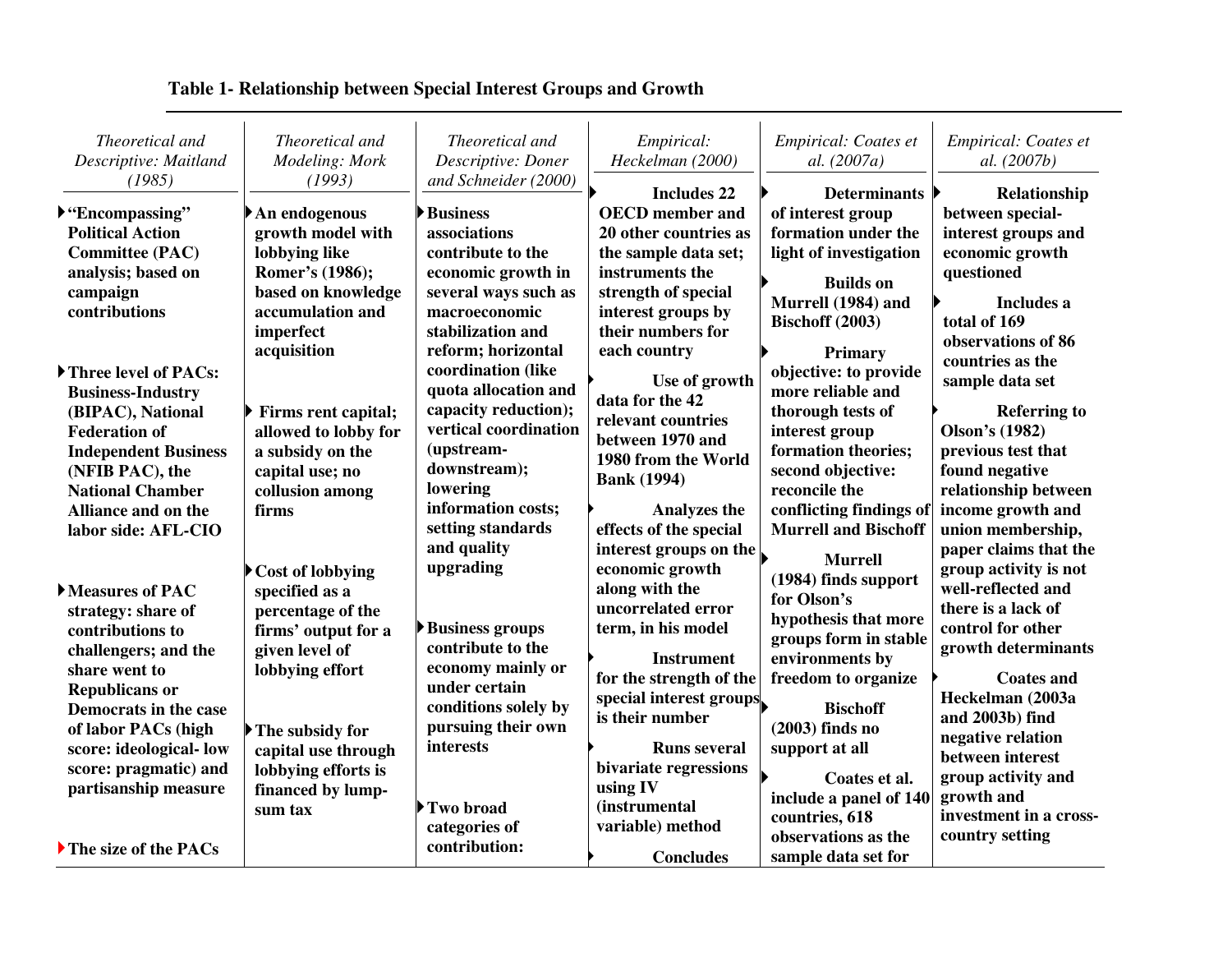| and their measure of<br>partisanship is<br>effective on the<br>amount of<br>contribution under<br>certain circumstances<br>(i.e. structure of<br>interest organization) | $\blacktriangleright$ "Technology of<br>production"<br>modeled in a<br>response function<br>form (subsidy in<br>terms of lobbying<br>effort)<br>$\blacktriangleright$ Equilibrium level of<br>lobbying constant<br>over time; growth<br>rate constant over<br>time<br>Three results<br>derived: i)<br>equilibrium growth<br>rate is higher in the<br>case of lobbying<br>compared to non-<br>lobbying and policy<br>ban case; ii) if the<br>subjective discount<br>rate is low enough,<br>welfare improves;<br>iii) equilibrium<br>approaches the first-<br>best solution if the<br>response function<br>for lobbying is<br>initially very steep<br>while flatten outs so<br>quickly | 'market-supporting'<br>and 'market<br>complementing'<br>activities in the sense<br>of interest groups'<br>contribution<br>Well-<br>functioning and<br>contributing interest<br>groups are the ones<br>with higher member<br>densities; that provide<br>valuable resources to<br>their members and<br>have adequate<br>internal mechanisms<br>for mediating<br>member interests | that Olson's<br>hypothesis is coherent<br>given the soundness of<br>the IV<br>Several other<br>regressions run,<br>where the initial<br>level of GDP; ratio<br>of the gross domestic<br>investment to GDP;<br>the ratio of<br>government<br>spending to GDP;<br>total population and<br>the ratio of the<br>urban population to<br>the total are<br>included<br>Indicates that the<br>high correlation<br>between the strength<br>of special interest<br>groups and growth<br>rates remain<br>persistent | his analysis<br><b>Six hypotheses</b><br>tested with a broader<br>sample: stability,<br>development, political<br>system, nation size,<br>government size,<br>diversity<br>Panel data<br>and cross-country<br>setup tests (1973 and<br>1999): natural log of<br>number of groups as<br>the dependent<br>variable<br><b>Findings</b><br>support Olson's<br>hypothesis that<br>stability fosters group<br>formation; political<br>system, nation size<br>and societal diversity<br>positively related to<br>the number of groups<br><b>Support for</b><br>the group formation<br>hypothesis tested by<br>Murrell (1984) and<br>Bischoff (2003) with<br>exception of larger<br>government<br>encourages interest<br>group formation | <b>Attempt to</b><br>directly test the<br>relationship between<br>interest group activity<br>and growth with<br>other determinants of<br>growth in a panel<br>setting w/ two time<br>periods (1985 and<br>1995)<br><b>Accuracy of</b><br>data problematic for<br>developing nations;<br>groups assumed to<br>possess equal power;<br>no data on group<br>strength<br><b>Coates and</b><br>Heckelman (2003)<br>focus on groups per<br>capita; find that a<br>given # of group in a<br>smaller country will<br>have more sclerotic<br>effect<br>A log-linear<br>regression; OECD<br>membership proxy<br>for development<br><b>GDP</b> growth<br>(annual average real<br>growth: 1985-1994<br>and 1995-2004) with<br>control variables<br>initial GDP,<br>schooling, volatility<br>and population |
|-------------------------------------------------------------------------------------------------------------------------------------------------------------------------|--------------------------------------------------------------------------------------------------------------------------------------------------------------------------------------------------------------------------------------------------------------------------------------------------------------------------------------------------------------------------------------------------------------------------------------------------------------------------------------------------------------------------------------------------------------------------------------------------------------------------------------------------------------------------------------|--------------------------------------------------------------------------------------------------------------------------------------------------------------------------------------------------------------------------------------------------------------------------------------------------------------------------------------------------------------------------------|----------------------------------------------------------------------------------------------------------------------------------------------------------------------------------------------------------------------------------------------------------------------------------------------------------------------------------------------------------------------------------------------------------------------------------------------------------------------------------------------------------|----------------------------------------------------------------------------------------------------------------------------------------------------------------------------------------------------------------------------------------------------------------------------------------------------------------------------------------------------------------------------------------------------------------------------------------------------------------------------------------------------------------------------------------------------------------------------------------------------------------------------------------------------------------------------------------------------------------------------------|------------------------------------------------------------------------------------------------------------------------------------------------------------------------------------------------------------------------------------------------------------------------------------------------------------------------------------------------------------------------------------------------------------------------------------------------------------------------------------------------------------------------------------------------------------------------------------------------------------------------------------------------------------------------------------------------------------------------------------------------------------------------------------------------|
|-------------------------------------------------------------------------------------------------------------------------------------------------------------------------|--------------------------------------------------------------------------------------------------------------------------------------------------------------------------------------------------------------------------------------------------------------------------------------------------------------------------------------------------------------------------------------------------------------------------------------------------------------------------------------------------------------------------------------------------------------------------------------------------------------------------------------------------------------------------------------|--------------------------------------------------------------------------------------------------------------------------------------------------------------------------------------------------------------------------------------------------------------------------------------------------------------------------------------------------------------------------------|----------------------------------------------------------------------------------------------------------------------------------------------------------------------------------------------------------------------------------------------------------------------------------------------------------------------------------------------------------------------------------------------------------------------------------------------------------------------------------------------------------|----------------------------------------------------------------------------------------------------------------------------------------------------------------------------------------------------------------------------------------------------------------------------------------------------------------------------------------------------------------------------------------------------------------------------------------------------------------------------------------------------------------------------------------------------------------------------------------------------------------------------------------------------------------------------------------------------------------------------------|------------------------------------------------------------------------------------------------------------------------------------------------------------------------------------------------------------------------------------------------------------------------------------------------------------------------------------------------------------------------------------------------------------------------------------------------------------------------------------------------------------------------------------------------------------------------------------------------------------------------------------------------------------------------------------------------------------------------------------------------------------------------------------------------|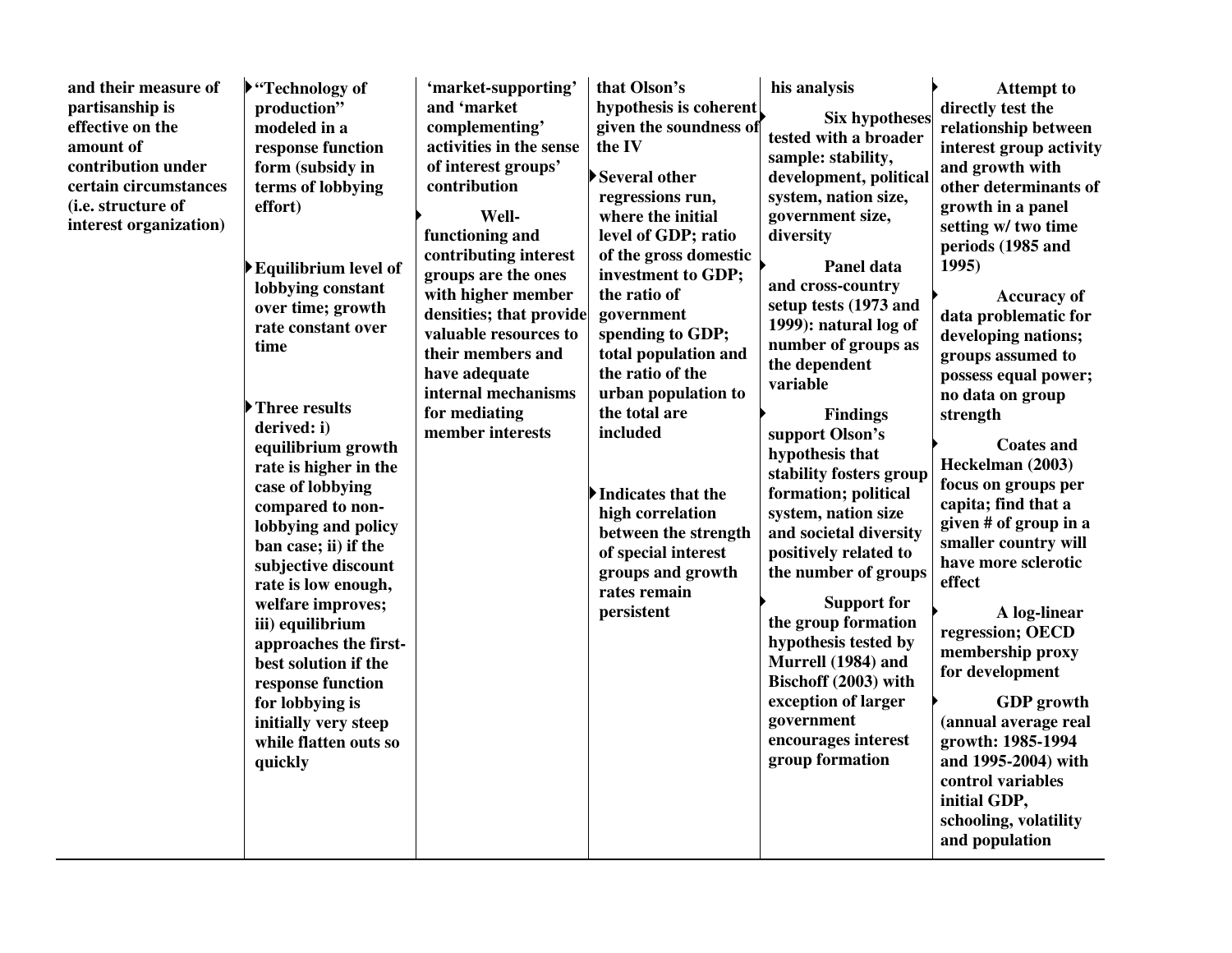|  |  | <b>Find negative</b><br>relation between<br>growth and interest<br>groups |
|--|--|---------------------------------------------------------------------------|
|  |  |                                                                           |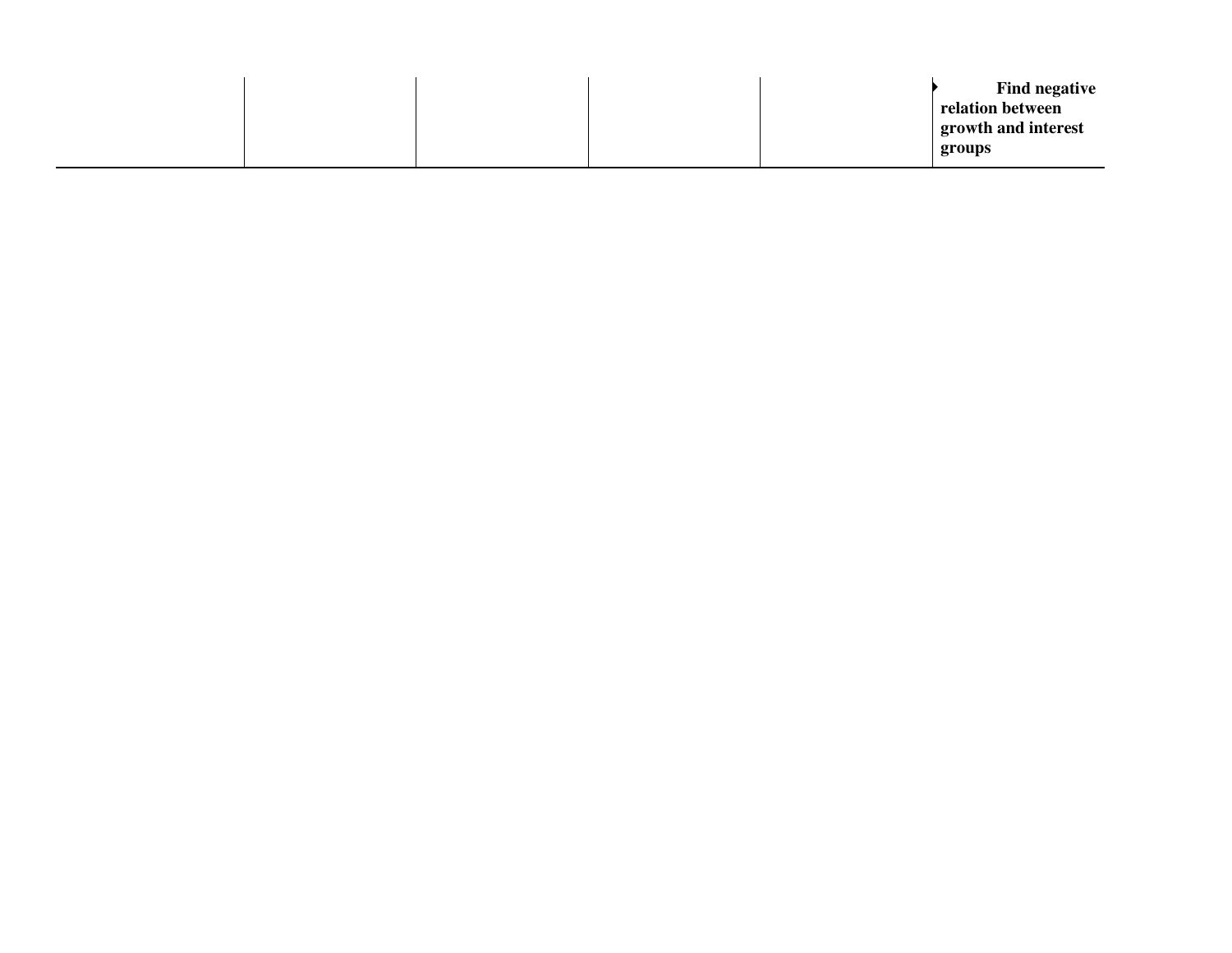# **III. Lobbying Power and Growth: A Counter-factual Relationship? Example from OECD Countries**

Empirical evidence is essential for crossing lines between growth performance of a specific country as well as set of countries under the light of existing theoretical debates. Such a test should provide a solid ground for contesting theories from different perspectives supported with different results. In this study, a panel data set of the OECD countries has been worked on while inconsistencies among the time intervals and lack of relevant information for the former-Soviet countries put the data analysis under the limits of explanatory data analysis. In this preliminary format, we will provide a general sense of the relative growth performances of the OECD countries depending on the country and time-specific conditions. Many of the empirical studies such as Heckelman (2000); Coates et al. (2007a and 2007b) focus on increasing the diversity among the sample countries thus see the applicability of Olson's (1982) theory on different set of countries such as the OECD and non-OECD. The major problem they face is also a limitation here: the inconsistency in the *World Guide to Trade Associations* data for the number of interest groups. Therefore our analysis will only provide two similar samples which belong to the  $3<sup>rd</sup>$ ,  $5<sup>th</sup>$  and the 6<sup>th</sup> versions that include both the business associations and chambers of commerce.

The dataset used here also comes from the *Guide* (eds. 1985, 1995 and 1999) while other limitations come from the *democracy* variable which is proxied by Freedom House index of FIW 2001-2002; economic freedom index by The Heritage Foundation for only 1995, 1999 and 2002. Growth rates are from the OECD's website along with the data from World Development Indicators (WDI) 2008 of the World Bank Group and Penn World Table 6.2 edition. The simple data summary provided below suggest that there is a clear relationship between the included 'exogenous' variables while there is still a high possibility of 'endogeneity' due to the theoretically strong relationship between economic and political freedom and the development of special interest groups. The dataset is composed of 30 OECD nations with 90 observations in three different points in time (1985, 1999 and 2002). The number of interest groups is measured with the total of special interest organizations and chamber of commerce in a specific country, while entering into the regression with its per capita value.

|                            |                      |            | Year       |            |             |            |
|----------------------------|----------------------|------------|------------|------------|-------------|------------|
|                            | 1985                 |            | 1999       |            | <b>2002</b> |            |
| <b>OECD Member Country</b> | $#$ of<br><b>SIO</b> | # of $COC$ | $#$ of SIO | # of $COC$ | $#$ of SIO  | # of $COC$ |
| Australia (1971)           | 196                  | 182        | 339        | 136        | 302         | 143        |
| Austria (1961)             | 1717                 | 1695       | 1596       | 1575       | 1646        | 1636       |
| Belgium (1961)             | 816                  | 790        | 588        | 525        | 722         | 692        |

#### **Table 2- Number of Special Interest Groups (1985, 1999 and 2002) in the OECD members**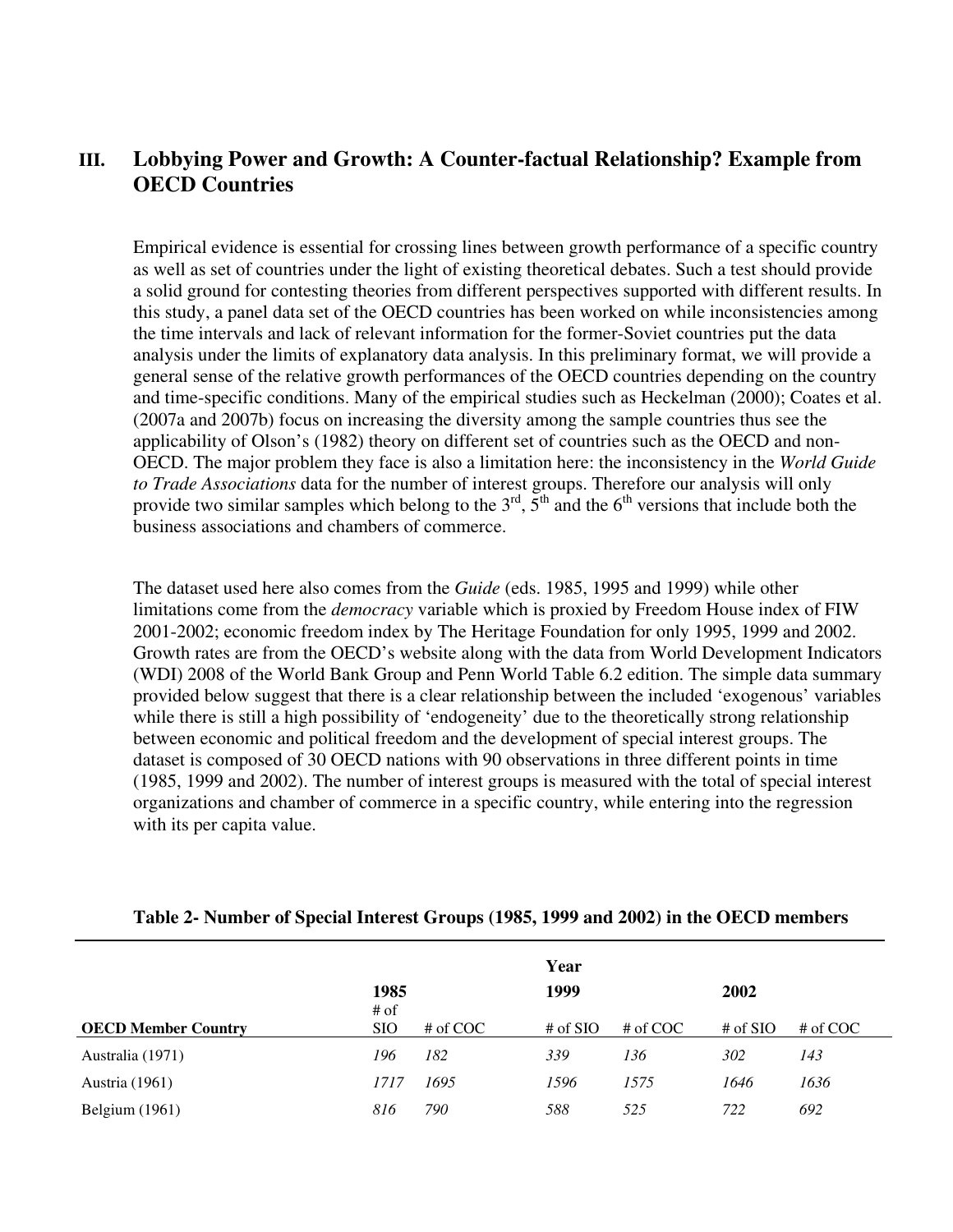| Canada (1961)          | 1228     | 1215                  | 772    | 123        | 758      | 149  |
|------------------------|----------|-----------------------|--------|------------|----------|------|
| Czech Republic (1995)  | 43       | 41                    | 103    | ${\it 10}$ | 117      | 47   |
| Denmark (1961)         | 691      | 686                   | 329    | 321        | 267      | 262  |
| Finland (1969)         | 369      | 349                   | 208    | 182        | 162      | 138  |
| France (1961)          | 2860     | 2798                  | 2215   | 1788       | 2137     | 1766 |
| Germany (1961)         | 5058     | 5000                  | 5965   | 5773       | 5279     | 5113 |
| Greece (1961)          | 120      | 103                   | 159    | 79         | 124      | 71   |
| Hungary (1996)         | $38\,$   | 37                    | 55     | 30         | 40       | 20   |
| Iceland $(1961)$       | 63       | 62                    | 40     | 39         | 20       | 19   |
| Ireland $(1961)$       | 215      | 199                   | 210    | 144        | 259      | 197  |
| Italy (1962)           | 905      | 804                   | 394    | 259        | 449      | 213  |
| Japan (1964)           | 867      | 847                   | 868    | 800        | 713      | 667  |
| Korea (1996)           | 64       | 58                    | 117    | 64         | 166      | 125  |
| Luxembourg (1961)      | 112      | 110                   | $78\,$ | 71         | 76       | 75   |
| Mexico (1994)          | 255      | 214                   | 263    | 209        | 190      | 146  |
| Netherlands (1961)     | 1125     | 1098                  | 647    | 587        | 562      | 527  |
| New Zealand (1973)     | 54       | 52                    | 102    | $79\,$     | 100      | 79   |
| Norway (1961)          | 660      | 655                   | 400    | 381        | 375      | 362  |
| Poland (1996)          | 108      | 108                   | 73     | 5          | $7 \\ l$ | 27   |
| Portugal (1961)        | 75       | 67                    | $80\,$ | 58         | 97       | 93   |
| Slovak Republic (2000) | $\theta$ | $\boldsymbol{\theta}$ | 21     | 14         | 28       | 24   |
| Spain (1961)           | 603      | 521                   | 466    | 347        | 472      | 380  |
| Sweden (1961)          | 528      | 512                   | 362    | 343        | 362      | 337  |
| Switzerland (1961)     | 1160     | 1126                  | 1110   | 1059       | 1040     | 1021 |
| Turkey (1961)          | 92       | 78                    | 315    | 65         | 295      | 56   |
| United Kingdom (1961)  | 2539     | 2497                  | 2022   | 1841       | 2067     | 1910 |
| United States (1961)   | 3383     | 3316                  | 11519  | 3796       | 10526    | 4012 |
|                        |          |                       |        |            |          |      |

**Source:** *World Guide to Trade Associations (ed. 3, 5 and 6)*

|                            | 1985            | 1999            | <b>2002</b>     |
|----------------------------|-----------------|-----------------|-----------------|
| <b>OECD Member Country</b> | Real GDP growth | Real GDP growth | Real GDP growth |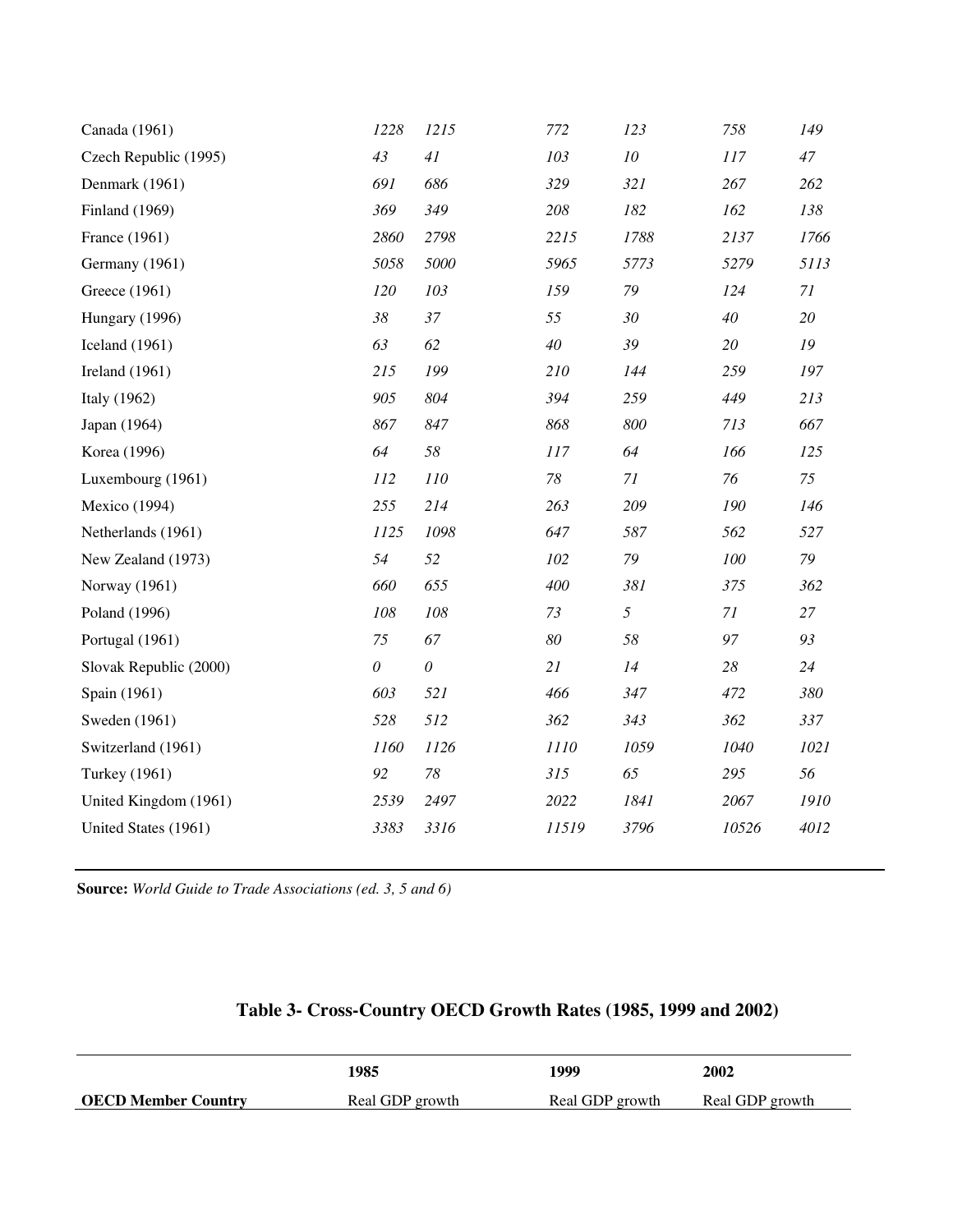| Australia (1971)       | 4,4                   | $\overline{4}$ | 3,2              |
|------------------------|-----------------------|----------------|------------------|
| Austria (1961)         | 2,6                   | 3,3            | 0,9              |
| Belgium (1961)         | 1,7                   | 3,4            | 1,5              |
| Canada (1961)          | 4,8                   | 5,5            | 2,9              |
| Czech Republic (1995)  | $-11,7^{1}$           | 1,3            | 1,9              |
| Denmark (1961)         | $\overline{4}$        | 2,6            | 0,5              |
| Finland (1969)         | 3,3                   | 3,9            | 1,6              |
| France (1961)          | 1,7                   | 3,3            | $\boldsymbol{l}$ |
| Germany (1961)         | 2,3                   | $\overline{c}$ | 0 <sup>2</sup>   |
| Greece (1961)          | 2,5                   | 3,4            | 3,9              |
| Hungary (1996)         | $0^3$                 | 4,2            | 4,4              |
| Iceland (1961)         | 3,3                   | 4,1            | $-0,1$           |
| Ireland $(1961)$       | 3,1                   | 10,4           | 6,6              |
| Italy (1962)           | 2,8                   | 1,9            | 0,3              |
| Japan (1964)           | 5,1                   | $-0,1$         | 0,3              |
| Korea (1996)           | 6,8                   | 9,5            | $\boldsymbol{7}$ |
| Luxembourg (1961)      | 2,8                   | 8,4            | 4,1              |
| Mexico (1994)          | 2,8                   | 3,8            | 0,8              |
| Netherlands (1961)     | 2,3                   | 4,7            | 0,1              |
| New Zealand (1973)     | 0,8                   | 5,3            | 4,6              |
| Norway (1961)          | 5,4                   | $\overline{c}$ | 1,5              |
| Poland (1996)          | 4 (app.) <sup>4</sup> | 4,5            | 1,4              |
| Portugal (1961)        | 2,8                   | 3,8            | 0,8              |
| Slovak Republic (2000) | $\mathfrak{Z}$        | 0,3            | 4,1              |
| Spain (1961)           | 2,3                   | 4,7            | 2,7              |
| Sweden (1961)          | 2,2                   | 4,6            | 2,4              |
| Switzerland (1961)     | 3,5                   | 1,3            | 0,4              |
| <b>Turkey</b> (1961)   | 4,2                   | $-4,7$         | 7,9              |
| United Kingdom (1961)  | 3,5                   | $\mathfrak{Z}$ | 2,1              |
| United States (1961)   | 4,1                   | 4,5            | 1,6              |

**Source:** *OECD (2008); WDI (2008) and Penn World Table 6.2*

 $\overline{a}$ 

<span id="page-13-0"></span><sup>&</sup>lt;sup>1</sup> Real GDP growth own calculation: Based on Penn World Table 6.2- year first available 1991.

<span id="page-13-1"></span><sup>&</sup>lt;sup>2</sup> World Development Indicators (WDI) 2008- GDP growth.

<span id="page-13-2"></span> $3$  WDI 2008- GDP growth.

<span id="page-13-3"></span><sup>&</sup>lt;sup>4</sup> Own calculation for 1986 Based on WDI 2008- GDP growth.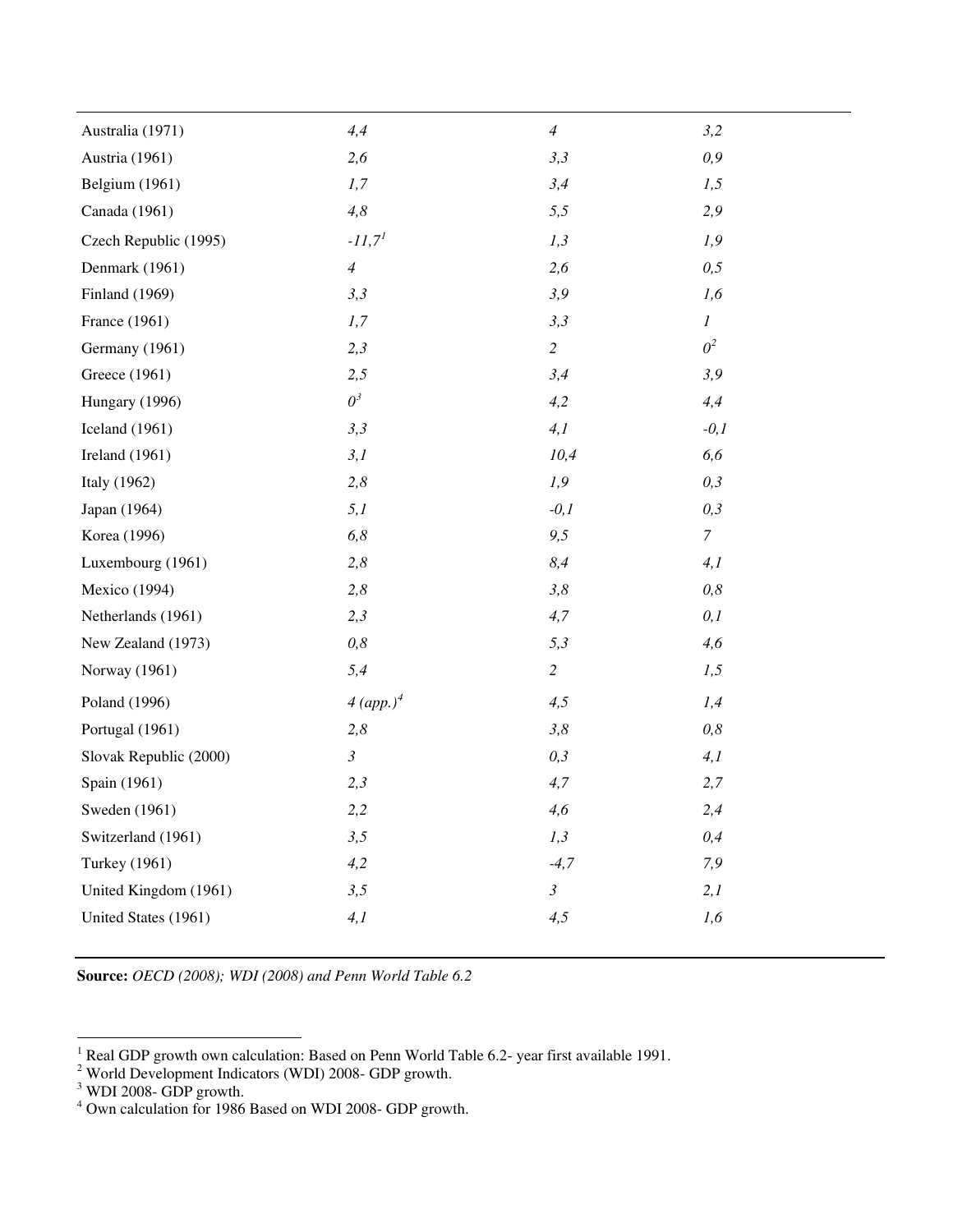The average growth rates of five-year and 10-year periods almost yield the same results since the real GDP growth rates are used in logarithmic terms in order to avoid any negative or zero relationship for the growth rate data. The simple correlation statistics in a cross-country analysis for the three points in time exhibit a close relationship between the number and persistence of special interest groups developed in a country while economic and political freedom has also distinctive effects in the cases of former-Soviet countries along with Turkey. Countries such as Greece, Spain and Portugal which witnessed military coups have become a relatively more stable and democratic by 1985 already so that they exhibit more or less the same result: generation and prolonged existence of special interest groups could hinder economic growth rates –of course explanatory only in part. One important factor that limits the analysis is on the special interest group power which seems to be best measured through their size which the dataset available lacks in the cross-country sense. Adding that variable is expected to increase the explanatory power of the foremost exogenous variables dramatically.

|                                  | Mean     | <b>Standard Deviation</b> | Min.     | Max.  | Obs.           |
|----------------------------------|----------|---------------------------|----------|-------|----------------|
| <b>Independent Variable</b>      |          |                           |          |       |                |
| Full Sample (OECD)               |          |                           |          |       |                |
| Number of Interest Groups        | 1700.133 | 2978.608                  | $\theta$ | 15315 | 90             |
| Ex-Soviet Countries <sup>5</sup> |          |                           |          |       |                |
| Number of Interest Groups        | 88.33333 | 57.05712                  | $\theta$ | 216   | 12             |
| Turkey                           |          |                           |          |       |                |
| Number of Interest Groups        | 300.3333 | 113.7995                  | 170      | 380   | $\mathfrak{Z}$ |
|                                  |          |                           |          |       |                |
| <b>Dependent Variable</b>        |          |                           |          |       |                |
| Full Sample (OECD)               |          |                           |          |       |                |
| Real GDP Growth                  | 2.885556 | 2.721143                  | $-11.7$  | 10.4  | 90             |
| <b>Ex-Soviet Countries</b>       |          |                           |          |       |                |
| Real GDP Growth                  | 1.45     | 4.452476                  | $-11.7$  | 4.5   | 12             |
| Turkey                           |          |                           |          |       |                |
| Real GDP Growth                  | 2.466667 | 6.476367                  | $-4.7$   | 7.9   | $\mathfrak{Z}$ |

#### **Table 4- Summary Statistics**

**Notes:** In average/annual terms; real GDP growth rates replaced with GDP growth rates; where not available.

 $\overline{a}$ 

<span id="page-14-0"></span><sup>&</sup>lt;sup>5</sup> Czech Republic, Hungary, Poland and Slovak Republic.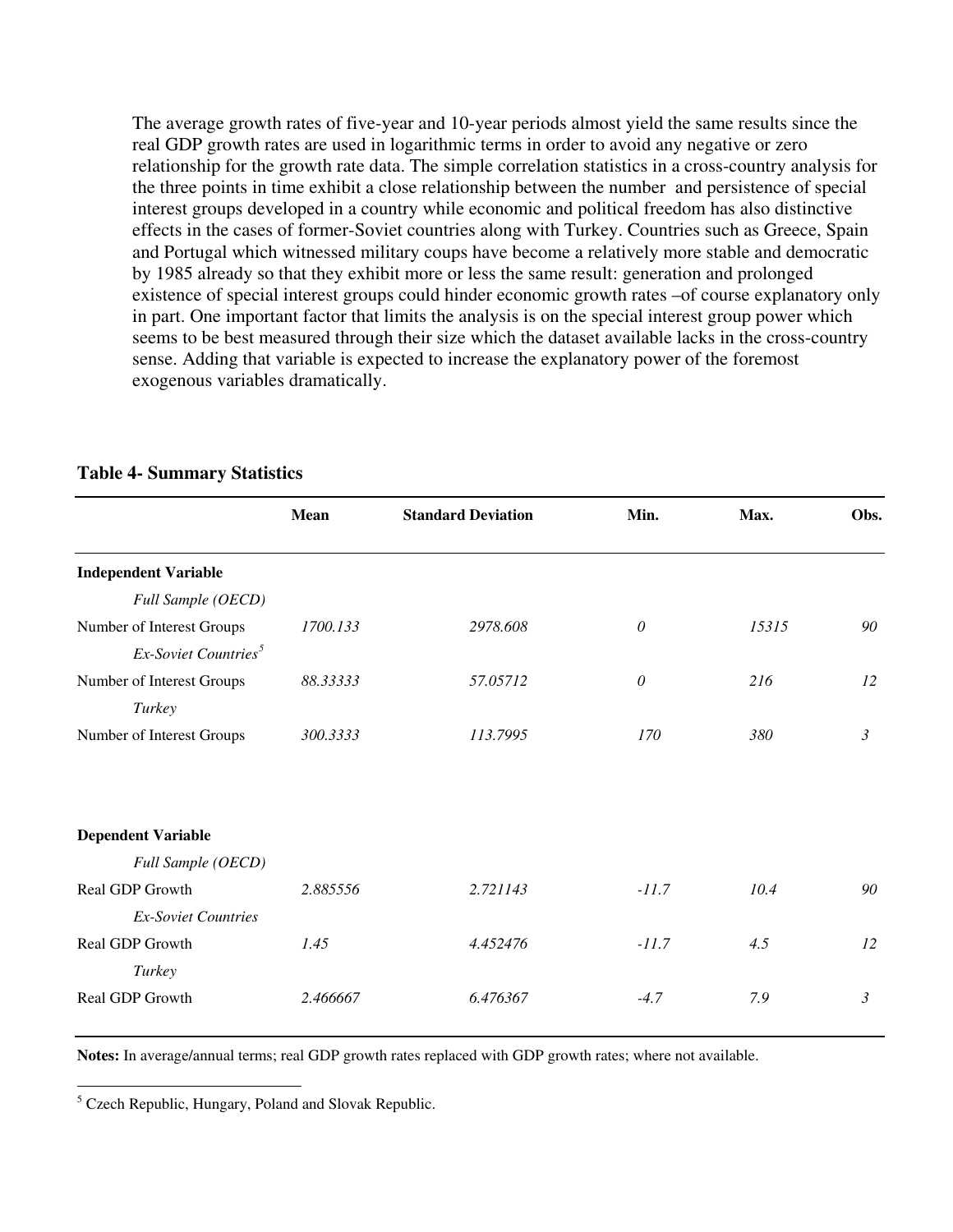The simple OLS estimation and a 2SLS procedure imply that the per capita number of special interest organizations has little impact on the cross-country real GDP growth for the OECD sample size for the years 1985, 1999 and 2002. It is crystal clear that the number of observations –which is limited to 28 in our analysis- along with the yearly data, will have important effects in a more advanced research. Due to the limitations however, we will content with the comparative results of the two procedures cited above. The OLS estimation with the political freedom index causes the number of observations decline to 28 while any regression leaving the political freedom index out yields some 56 observations due to the missing data on economic freedom index and partly the real GDP numbers for the given years. Below is a simple OLS regression with the political freedom index variable, for the whole OECD countries, including Turkey.

| <b>Dependent Variable</b>   | Real GDP Growth |  |
|-----------------------------|-----------------|--|
| Full Sample (OECD)          | (OLS)           |  |
|                             |                 |  |
| <b>Independent Variable</b> |                 |  |
| Per capita SIO number (log) | $-0.066$        |  |
|                             | (0.871)         |  |
| Economic Freedom            | 0.123           |  |
|                             | (0.081)         |  |
| Political Freedom           | 1.989           |  |
|                             | (0.010)         |  |
| Late Join dummy index       | 0.420           |  |
|                             | (0.735)         |  |
|                             |                 |  |
| R-squared                   | 0.30            |  |
| Observations                | 28              |  |

### **Table 5- Real GDP Growth and Interest Groups**

**Notes:** Inside the parentheses are the p-values. The coefficients are for the whole OECD countries sample data set.

Omitting the political freedom index variable to increase the number of observations for a more powerful analysis yields the per capita number of special interest organizations posing a positive relation with the real GDP growth unlike in the previous regression. It is quite normal to have increased explanatory power for the rest of the independent variables once there is an omitted variable while the quality of results tends to decrease.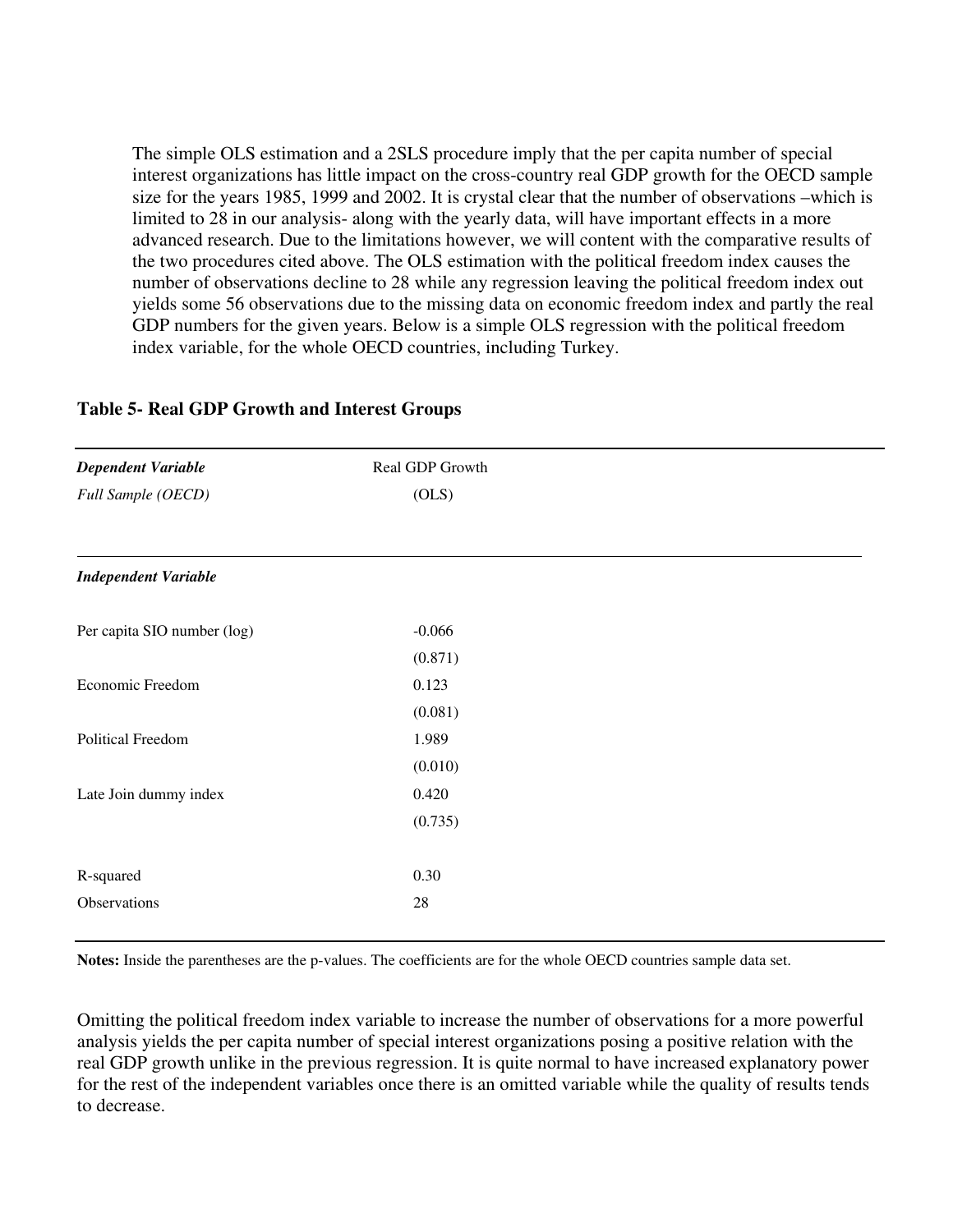## **Table 6- Real GDP Growth and Interest Groups**

| <b>Dependent Variable</b>   | Real GDP Growth |
|-----------------------------|-----------------|
| Full Sample (OECD)          | (OLS)           |
|                             |                 |
| <b>Independent Variable</b> |                 |
| Per capita SIO number (log) | 0.186           |
|                             | (0.580)         |
| Economic Freedom            | 0.027           |
|                             | (0.611)         |
| Late Join dummy index       | 0.523           |
|                             | (0.649)         |
| R-squared                   | 0.017           |
| Observations                | 56              |

**Notes:** Inside the parentheses are the p-values. The coefficients are for the whole OECD countries sample data set. The political freedom index variable is omitted.

Below table represents the regression results when Turkey, the only Muslim country and one of the OECD members with the worst economic freedom index as of 2002, is excluded from the sample data set. The coefficient of the per capita number of special interest groups do not vary much once an OECD member country is removed while the effect of economic freedom gains more importance in explaining the real GDP rates. Overall, the results do not change much with the removal of Turkey while the coefficient does change its sign once the political freedom index is removed. The relationship between the per capita number of special interest organizations and the real GDP growth rates in the years 1985, 1999 and 2002 for OECD countries –either Turkey excluded or not- however still remains as a puzzle.

## **Table 7- Real GDP Growth and Interest Groups**

*Dependent Variable* Real GDP Growth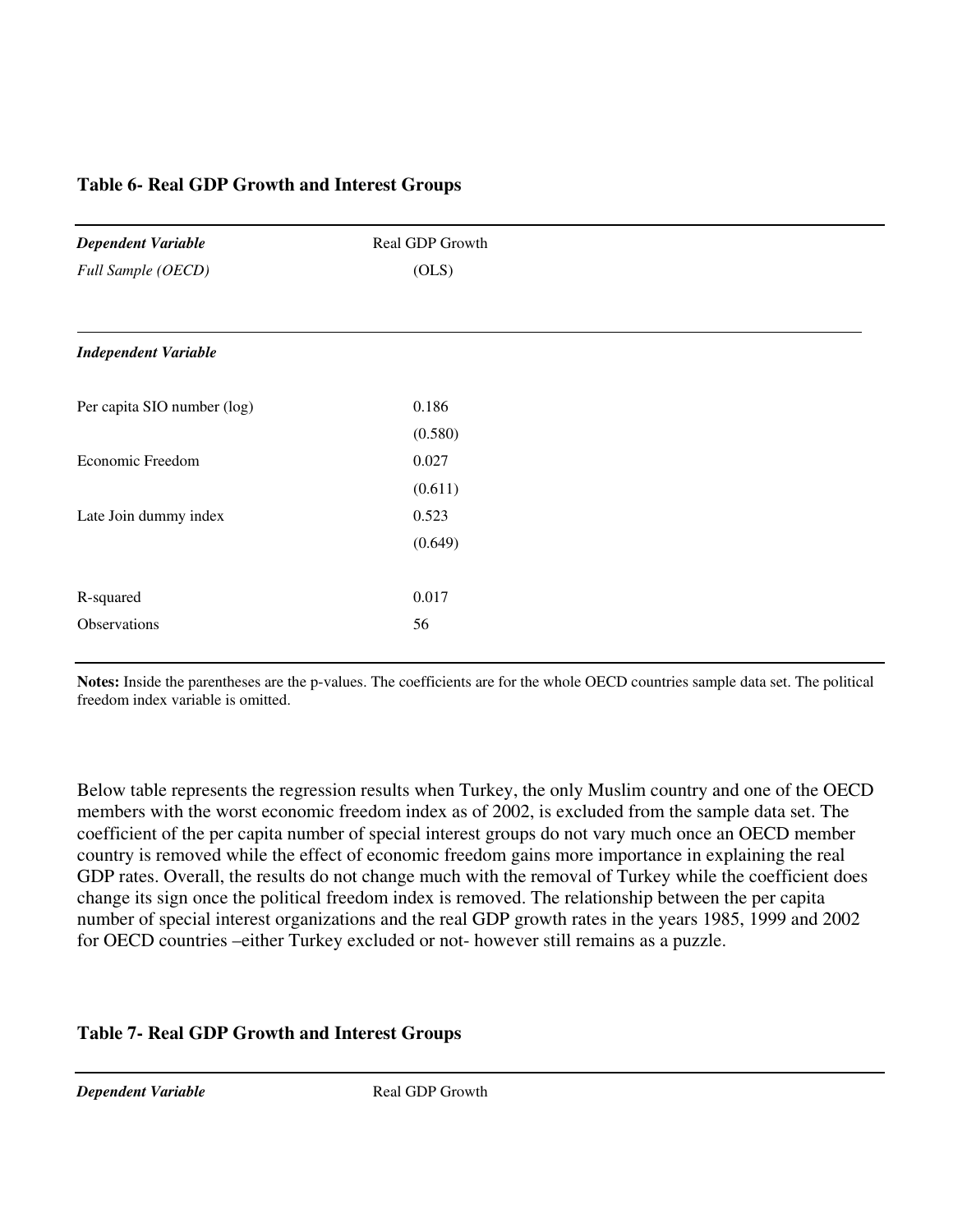$\overline{\phantom{a}}$ 

| <b>Independent Variable</b> |         |
|-----------------------------|---------|
| Per capita SIO number (log) | 0.146   |
|                             | (0.644) |
| Economic Freedom            | 0.039   |
|                             | (0.427) |
| Late Join dummy index       | 0.504   |
|                             | (0.648) |
|                             |         |
| R-squared                   | 0.022   |
| Observations                | 54      |
|                             |         |

**Note:** Inside the parentheses are the p-values. The coefficients are for the whole OECD countries, excluding Turkey for the given years.

## **IV. Conclusion**

The present paper aims to see if the number of special interest groups has a strong effect on countries' growth rates and sees severe dilemmas and limitations when it comes to empirical analysis. Two more steps are taken to improve the analysis: to use the log of average/single annual real GDP growth rates and make use of the number of special interest group divided by the population of countries. Using averages and percentages certainly improved the quality of the empirical part even though a lot is still missing. The theory however could be refuted under different country and time-specific characteristics that the past works have suggested so far. Next steps for more robust results should include a strikingly powerful data set and approach of empirical analysis to provide more robust intuition on Olson's (1982) theory in practice. So far however, Turkey is shown to have a negligible impact regarding the change on the effects of special interest groups on growth performances.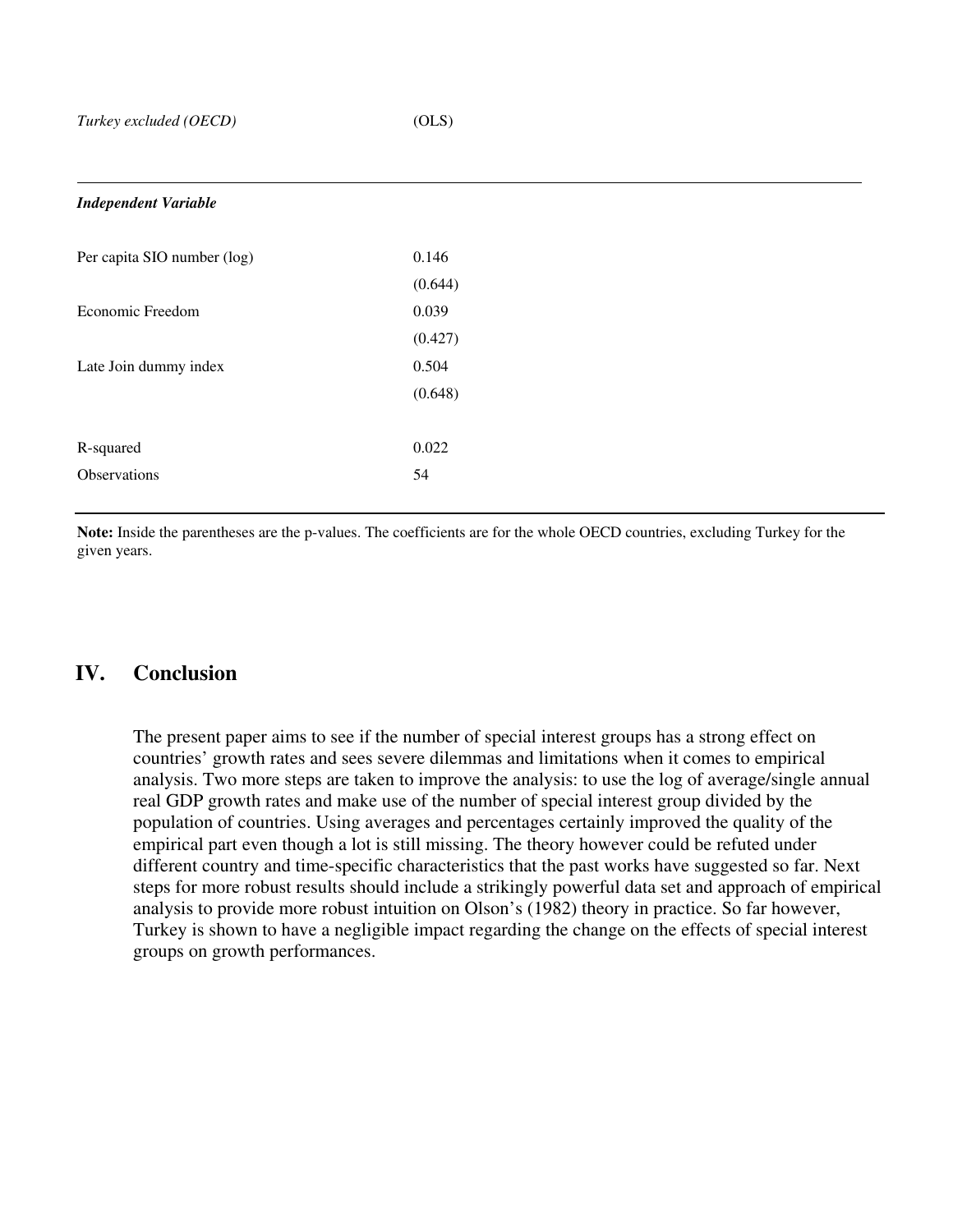## **Annex: Definition of Variables**

**Number of the SIOs:** # of special interest groups as of five different cross-sectional datasets from 1973 (first), 1985 (third), 1995 (fourth), 1999 (fifth) and 2002 (sixth) editions of the *World Guide to Trade Associations (Zils and Verrel)*, by K. G. Saur:

| Year | Edition of<br><b>WTG</b> | Includes<br>chambers |
|------|--------------------------|----------------------|
|      |                          |                      |
| 1973 | 1 <sub>st</sub>          | yes                  |
| 1985 | 3rd                      | both                 |
| 1995 | 4th                      | no                   |
| 1999 | 5th                      | both                 |
| 2002 | 6th                      | both                 |
|      |                          |                      |

**Average real GDP growth rates:** OECD data since 1960; *Penn World Table 6.2* and *World Development Indicators (WDI) 2008* by the World Bank

**Data on former-Soviet countries:** *WDI 2008* and the *Penn World Table 6.2*

**Data on political rights and civil liberties:** *FIW 2001-2002* of the Freedom House (1: Free; 7: Not Free)

**Economic freedom index (1 to 100):** *The Heritage Foundation & The Wall Street Journal (1995, 1999 and 2002)* 

## **References**

Becker, Gary S., **A Theory of Competition Among Pressure Groups for Political Influence**, *The Quarterly Journal of Economics*, Vol. 98, No. 3 (Aug., 1983), pp. 371- 400.

Becker, Gary S., **Public Policies, Pressure Groups, and Dead Weight Cost**, Center for the Study of the Economy and the State Working Paper No. 35, June 1984, pp. 1- 35.

Buchanan, James M., **An Economic Theory of Clubs**, *Economica*, New Series, Vol. 32, No. 125 (Feb., 1965), pp. 1- 14.

Coates et al., **Determinants of Interest Group Formation**, *Public Choice*, 2007a (133), pp. 377- 391.

Coates et al., **Special-Interest Groups and Growth**, *SSRN Working Paper*, (July, 2007b), pp. 1- 32.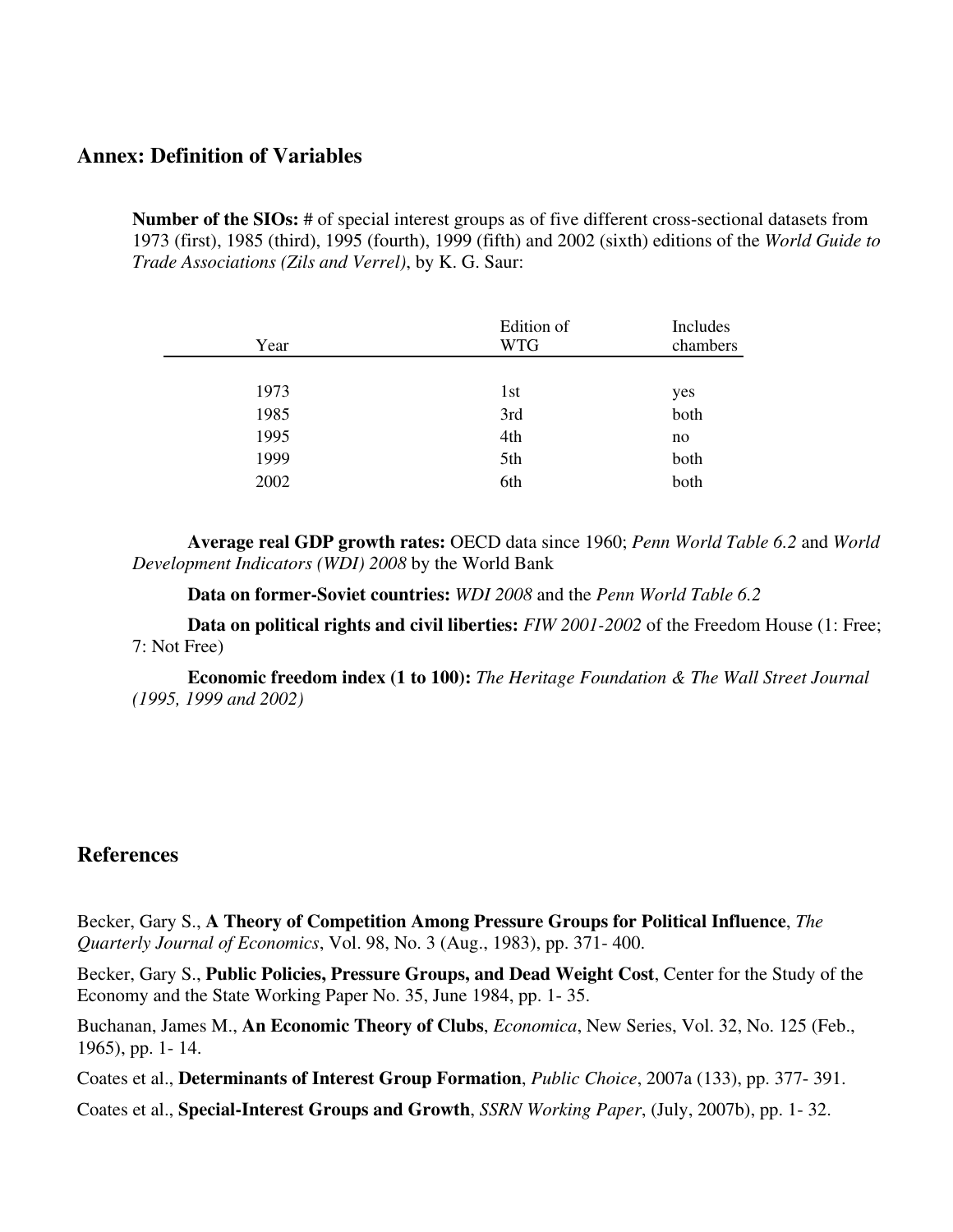Coates et al., **Special-Interest Groups and Volatility**, *Economics Bulletin*, Vol. 15, No. 18 (Aug. 2007c), pp. 1- 13.

Heckelman, Jac C., **Consistent Estimates of the Impact of Special Interest Groups on Economic Growth**, *Public Choice*, Vol. 104, 2000, pp. 319- 327.

Krueger, Anne O., **The Political Economy of the Rent-Seeking Society**, *The American Economic Review*, Vol. 64, No. 3 (Jun. 1974), pp. 291- 303.

Maitland, Ian, **Interest Groups and Economic Growth Rates**, *The Journal of Politics*, Vol. 47, No. 1 (Feb. 1985), pp. 44- 58.

Mork, Knut Anton, **Living with Lobbying: A Growth Policy Co-Opted by Lobbyists Can Be Better than No Growth Policy at All**, *The Scandinavian Journal of Economics*, Vol. 95, No. 4 (Dec. 1993), pp. 597- 605.

Murphy, Kevin M., Shleifer, Andrei, and Vishny, Robert, **The Allocation of Talent: Implications for Growth**, *Quarterly Journal of Economics*, May 1991 (106), pp. 503- 530.

Murphy et al., **Why Is Rent-Seeking So Costly to Growth?**, *The American Economic Review Papers and Proceedings*, May 1993.

North, Douglass C., **A Theory of Economic Change (Review)**, *Science*, New Series, Vol. 219, No. 4581 (Jan. 1983), pp. 163- 164.

Peltzman, Sam, **Toward a More General Theory of Regulation**, *Journal of Law and Economics*, August 1976.

Olson, Mancur, **The Logic of Collective Action**, Harvard University Press, Cambridge, 1965.

Olson, Mancur, **The Rise and Decline of Nations**, Yale University Press, 1982.

Stigler, George J., **The Theory of Economic Regulation**, *The Bell Journal of Economics and Management Science*, Spring 1971.

Tollison, Robert D., **The Rise and Decline of Nations by Mancur Olson (Review)**, *Southern Economic Journal*, Vol. 49, No. 4 (Apr. 1983), pp. 1214- 1215.

Tullock, Gordon, **The Rise and Decline of Nations by Mancur Olson (Review)**, *Public Choice*, Vol. 40, No. 1 (1983), pp. 111- 116.

Turkish Industrialists' and Businessmen's Association (TUSIAD) and Organization for Economic Co-Operation and Development (OECD), **Understanding Economic Growth**, *April 2005(a)*.

Unger, Brigitte and van Waarden, Frans van, **Interest Associations and Economic Growth: A Critique of Mancur Olson's 'Rise and Decline of Nations'**, *Review of International Political Economy*, Vol. 6, No. 4 (1999), pp. 425- 467.

Zils, M. and Verrel, B. (eds.), **World Guide to Trade Associations** (1973, 1985, 1995, 1999, 2002), K. G. Saur, München.

## **Appendix**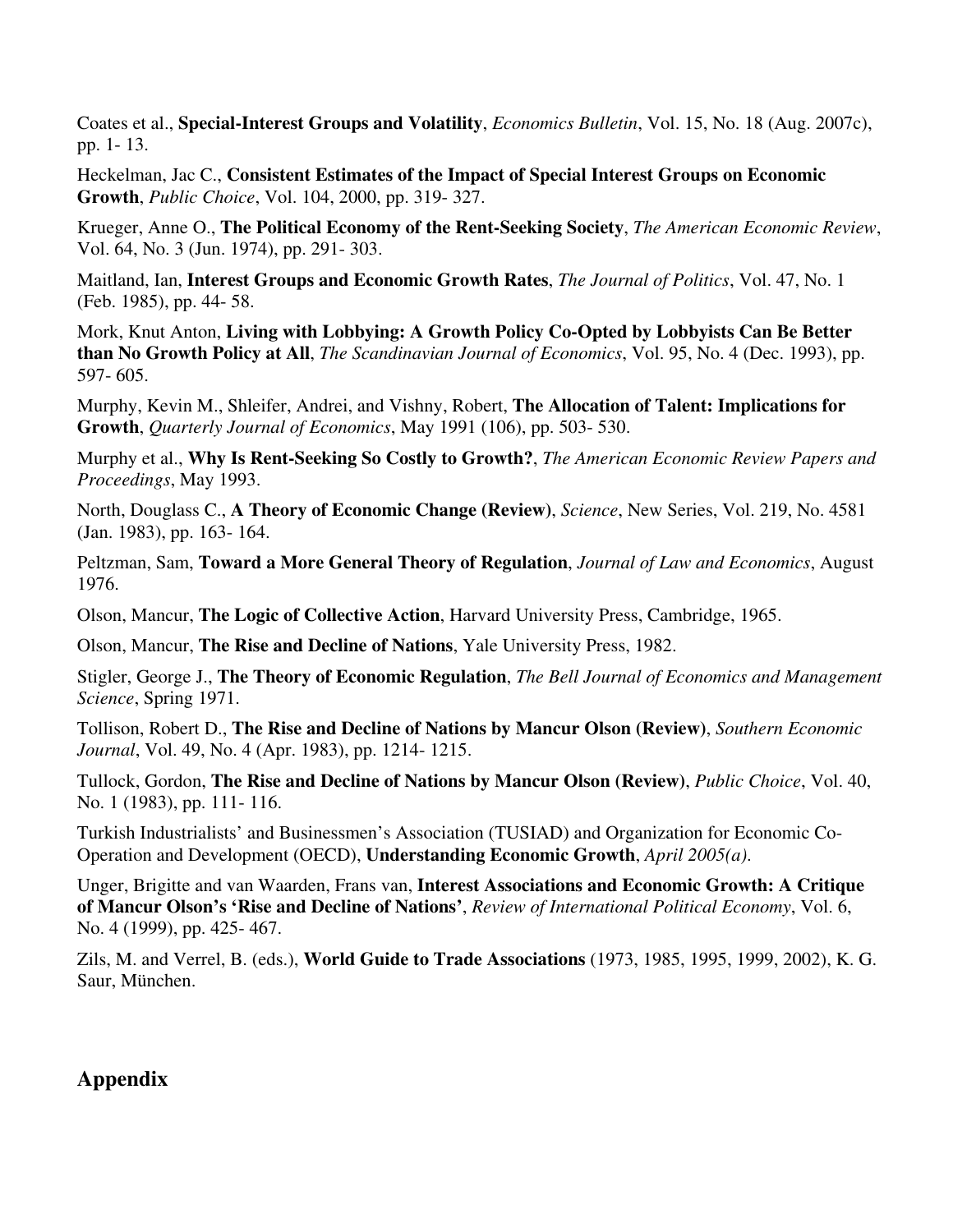## **A. List of the OECD Countries with Entrance Dates**

Australia / Australie (1971) Austria / Autriche (1961) Belgium / Belgique (1961) Canada / Canada (1961) Czech Republic / République tchèque (1995) Denmark / Danemark (1961) Finland / Finlande (1969) France / France (1961) Germany / Allemagne (1961) Greece / Grèce (1961) Hungary / Hongrie (1996) Iceland / Islande (1961) Ireland / Irlande (1961) Italy / Italie (1962) Japan / Japon (1964) Korea / Corée (1996) Luxembourg / Luxembourg (1961) Mexico / Mexique (1994) Netherlands / Pays-Bas (1961) New Zealand / Nouvelle-Zélande (1973) Norway / Norvège (1961) Poland / Pologne (1996) Portugal / Portugal (1961) Slovak Republic / République slovaque (2000) Spain / Espagne (1961) Sweden / Suède (1961) Switzerland / Suisse (1961) Turkey / Turquie (1961) United Kingdom / Royaume-Uni (1961) United States / États-Unis (1961)

**Source:** OECD website, 2009.

### **B. Freedom House Map (2005)**